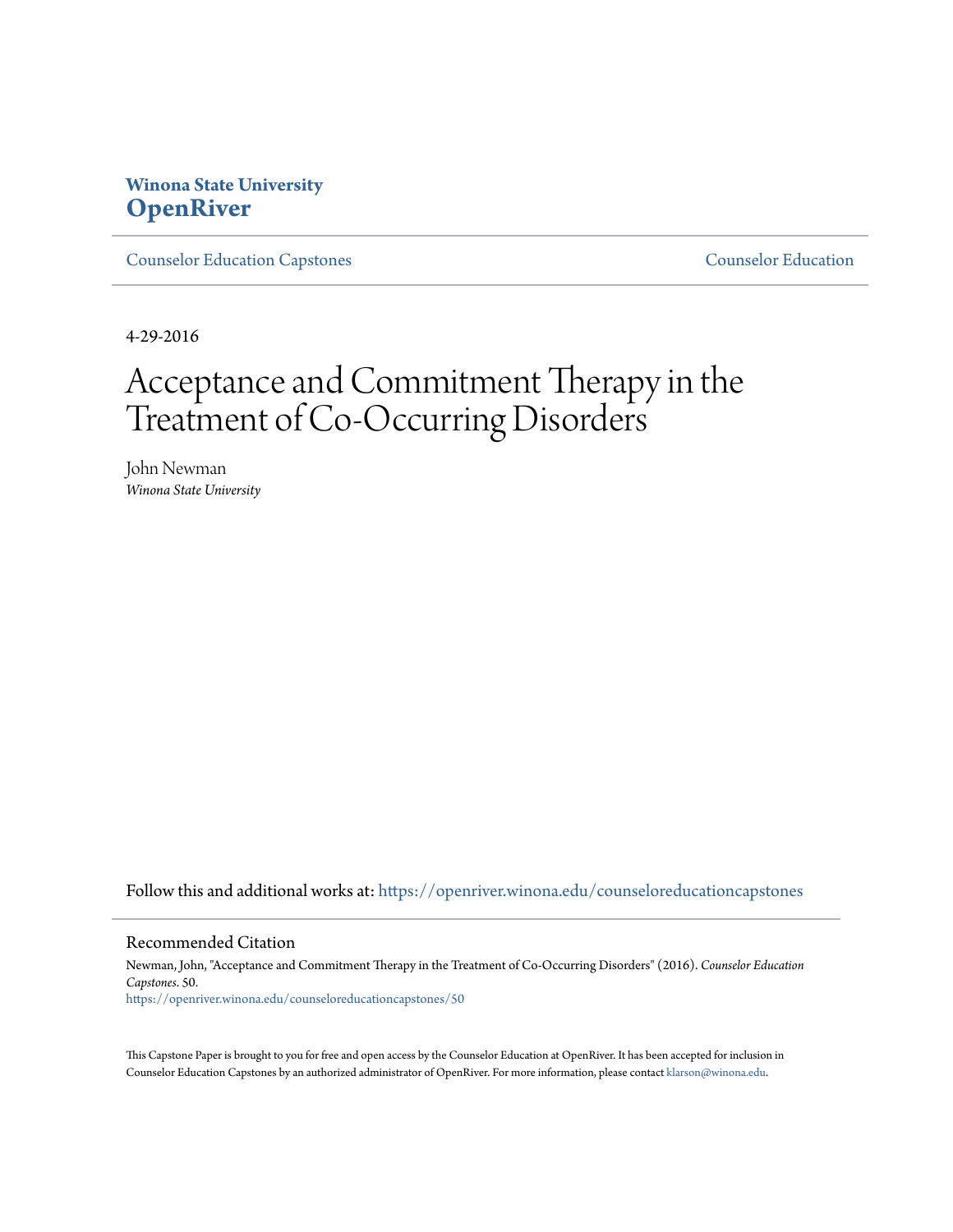# ACCEPTANCE & COMMITMENT THERAPY IN THE TREATMENT OF CO-OCCURRING DISORDERS

John Newman, Jr.

A Capstone Project submitted in partial fulfillment of the requirements for the

Master of Science Degree in Counselor Education at Winona State University

Spring 2016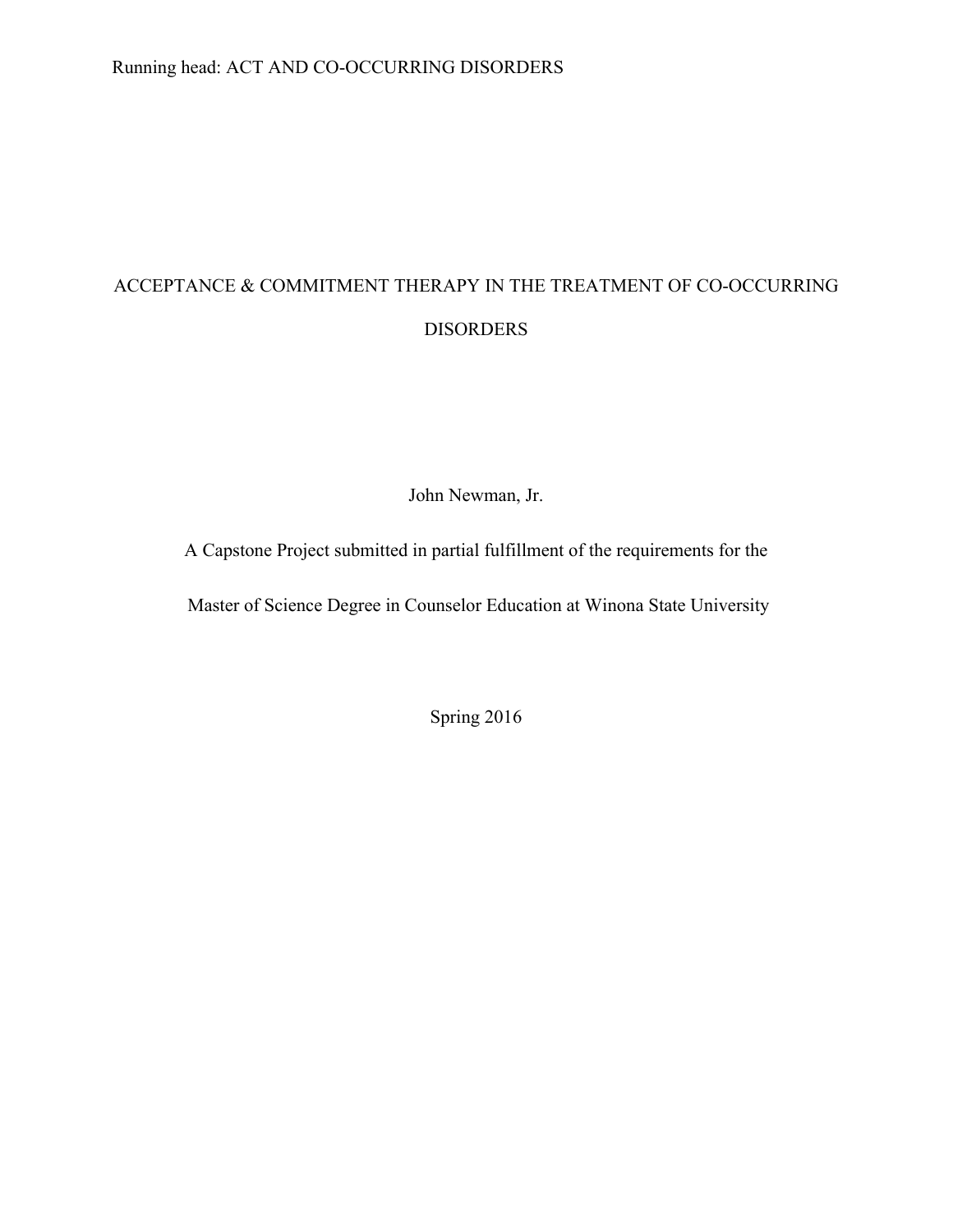Winona State University

College of Education

Counselor of Education Department

CERTIFICATE OF APPROVAL

 $\mathcal{L}_\text{max}$ 

#### CAPSTONE PROJECT

Acceptance & Commitment Therapy in The Treatment of Co-Occurring Disorders

 $\mathcal{L}_\text{max}$ 

This is to certify that the Capstone Project of

John Newman

Has been approved by the faculty advisor and the CE 695 – Capstone Project

Course Instructor in partial fulfillment of the requirements for the

Master of Science Degree in

Counselor Education

Javare, PhD

Capstone Project Supervisor: Mitchell J. Moore, PhD

Approval Date: 04-29-2016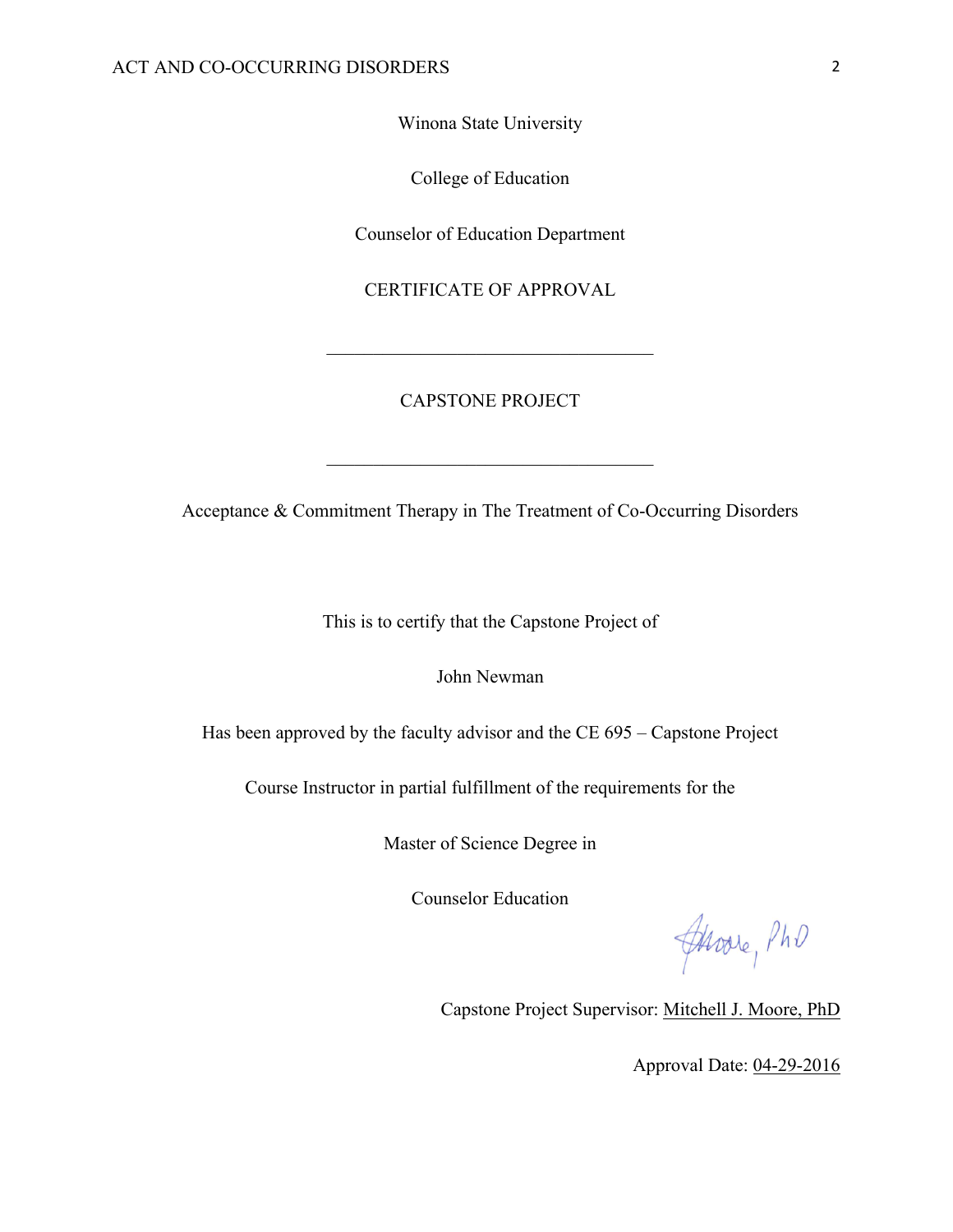#### Abstract

Acceptance & Commitment Therapy is an emerging, contextual approach to psychotherapy derived from Relational Frame Theory. In the present paper, core concepts of ACT are briefly summarized. A total of twelve studies, all published within the last four years, are reviewed. These include meta-analyses on ACT for mental health and substance use disorders, as well as proposed mechanisms of action. Selected recent developments are also reviewed, including studies of ACT in the treatment of mood disorders, personality disorders, and eating disorders, as well as ACT's implications for caregiver and provider self-care. Potential directions for future research are examined, and Appendix A includes an outline of how ACT principles could be integrated into an aftercare program for clients with co-occurring disorders.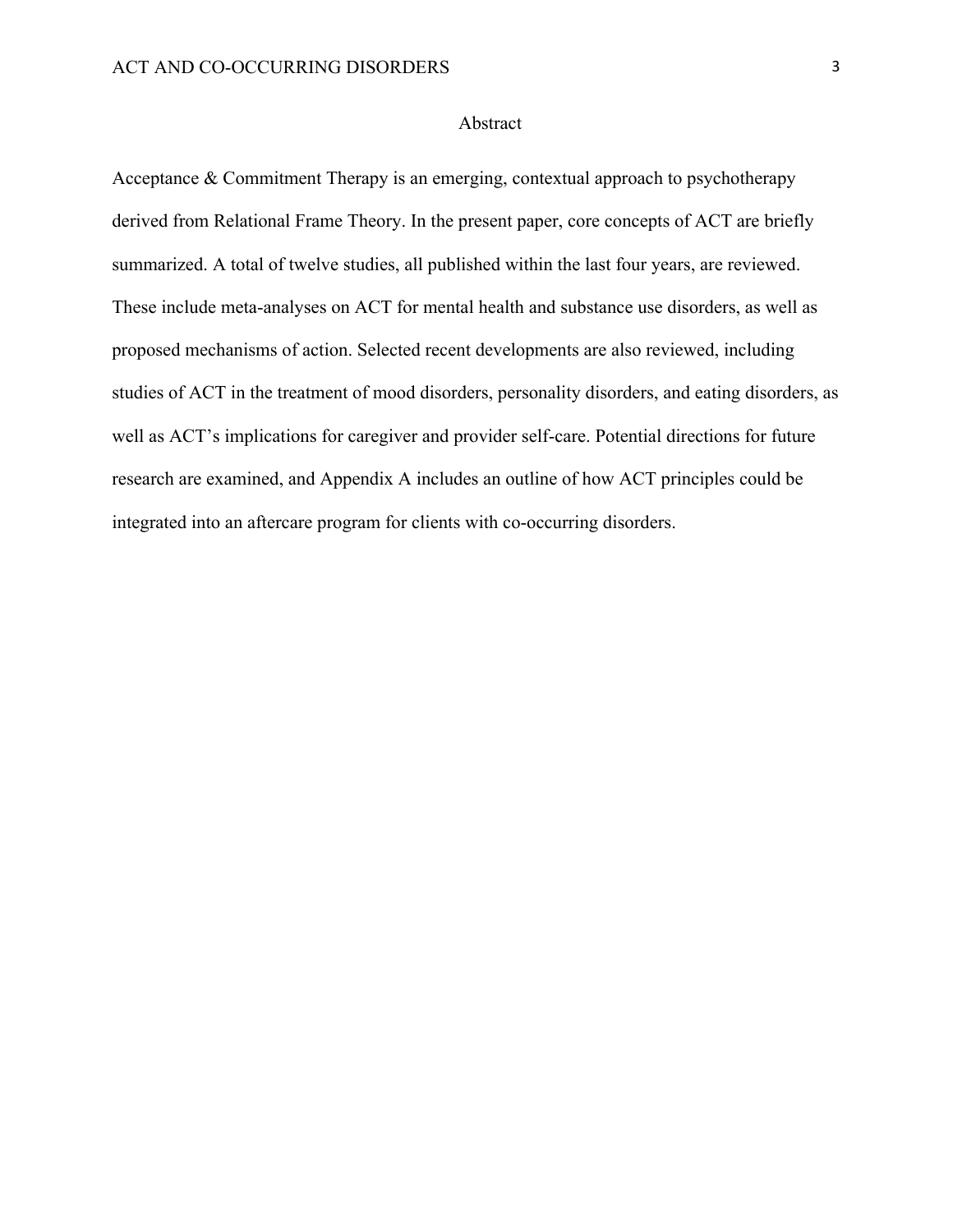## Contents

| Appendix A: Integrating ACT - Principles of Contextual Behavioral Aftercare18 |  |
|-------------------------------------------------------------------------------|--|
|                                                                               |  |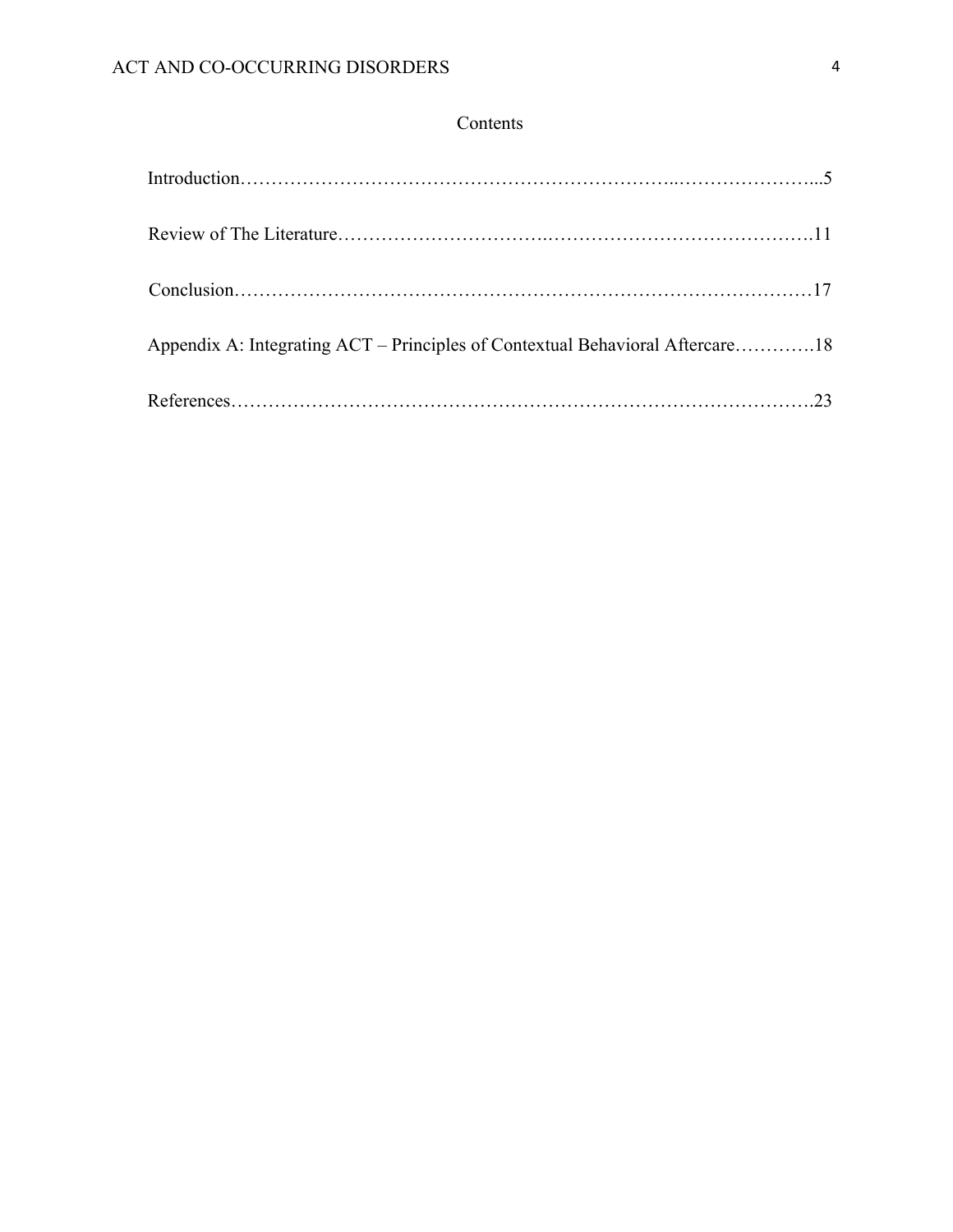#### **Introduction**

Acceptance & Commitment Therapy (ACT, pronounced "act") is a comprehensive, contextual approach to psychotherapy. Though it shares some superficial similarities with more traditional cognitive-behavioral approaches, ACT takes a fundamentally different approach to treatment. These are some of the core concepts that make up ACT, as well as some information on how ACT differs from other models.

#### **The Inevitability of Suffering**

Therapists oriented toward ACT take the position that suffering is an inherent element of the human condition. Such therapists take exception to what they call "the assumption of healthy normality" – the idea that "health and happiness are the natural, homeostatic state of human existence" (Hayes, Strosahl & Wilson, 2012, p.5). This is a naturally appealing notion; if negative psychological states can be eliminated, some final victory over suffering may be possible. ACT theorists posit that this is a fundamentally flawed assumption, and that attempts to control, modulate or eliminate negative psychological experiences only increase the sum total of human suffering.

In contrast, the ACT perspective argues for a more nuanced view of the good life. Instead of trying to eliminate suffering – and, in failing, increasing it – individuals can learn to live a present and meaningful life centered on committed action towards sincerely-held values. ACT is a system of treatment to help clients achieve such a life.

#### **The Problem of Problem-Solving**

Acceptance & Commitment Therapy draws its philosophical and neurological basis from Relational Frame Theory. It has been proposed by linguists and neurologists that human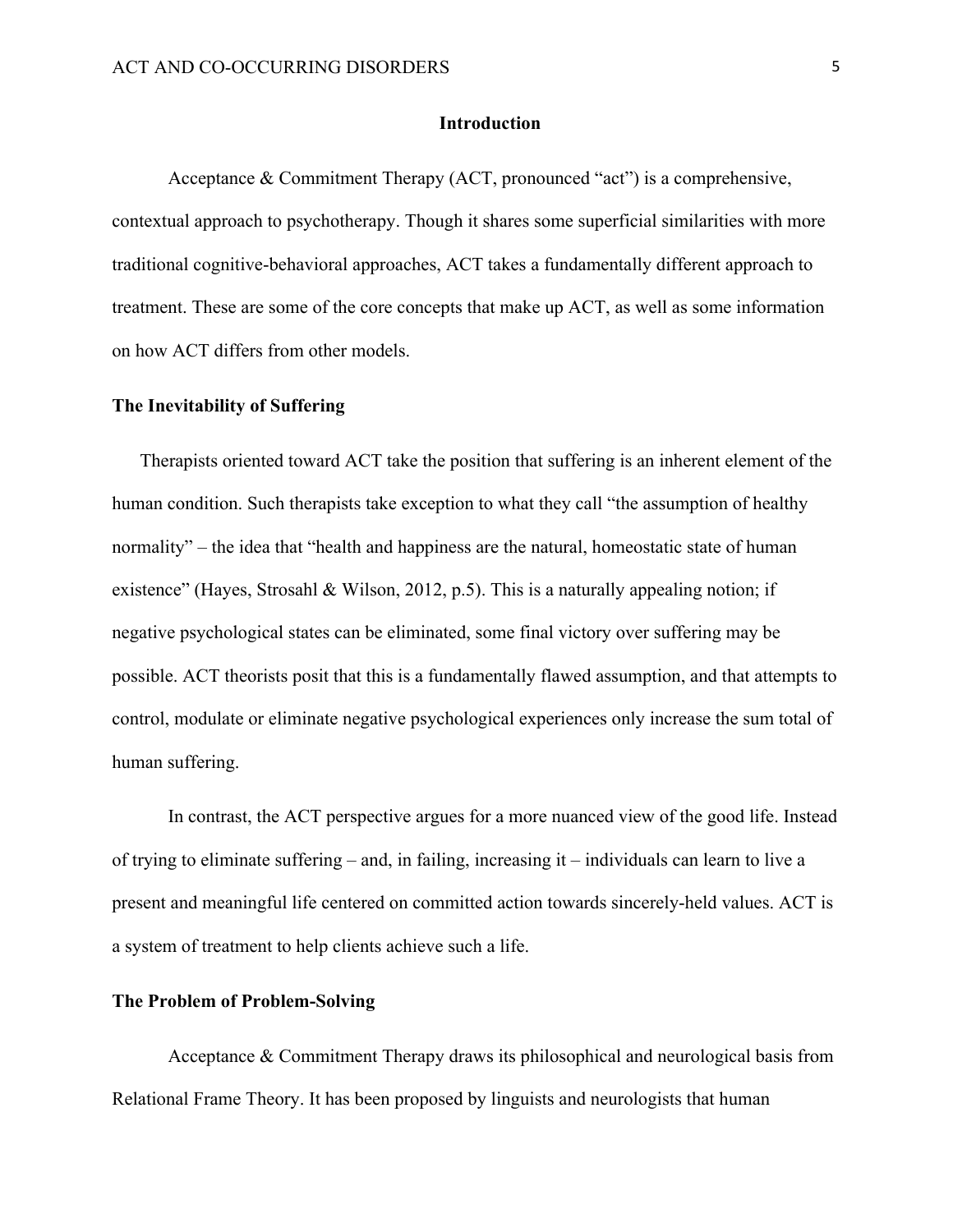consciousness cannot be a simple matter of information processing; there must be inherent qualities that structure this information into what we would call cognition (Pinker, 2002). Relational Frame Theory proposes that the capacity to relate different stimuli in the environment makes up the fundamental building blocks of cognition and language.

It has been argued by (Hayes, Strosahl & Wilson, 2012) that problem-solving is the single most useful function of language, and that this gives rise to a "problem-solving mode of mind." In this mode, the mind compares the current situation with a goal, and noting the difference between the two, continues to seek means of correcting the situation. This is a profoundly useful process when applied to the physical, external world.

When applied to internal experiences, however, this verbal problem-solving process becomes itself problematic. Aversive psychological experiences, rather than being treated simply as experiences, become problems to be eliminated. We eliminate these "problems" by suppressing, denying, or dissociating from them; in this way, our attempts to eliminate suffering actually narrow and cheapen our existence. A central focus of Acceptance & Commitment Therapy is to stop applying this problem-solving mode in situations where it isn't appropriate or helpful. (Hayes, Strosahl & Wilson, 2012)

Similarly, ACT therapists possess, and foster in their clients, a certain healthy skepticism about language. An ACT therapist would not focus on changing an essentially verbal phenomenon in the mind, such as the idea "I cannot live without alcohol." Instead, one would seek to distance oneself from such a thought, understanding that such thoughts will reasonably arise in the mind of an alcoholic client. It is not possible to "unlearn" this idea, but with practice, the client can learn to decouple the thought from behavior (i.e. having a drink).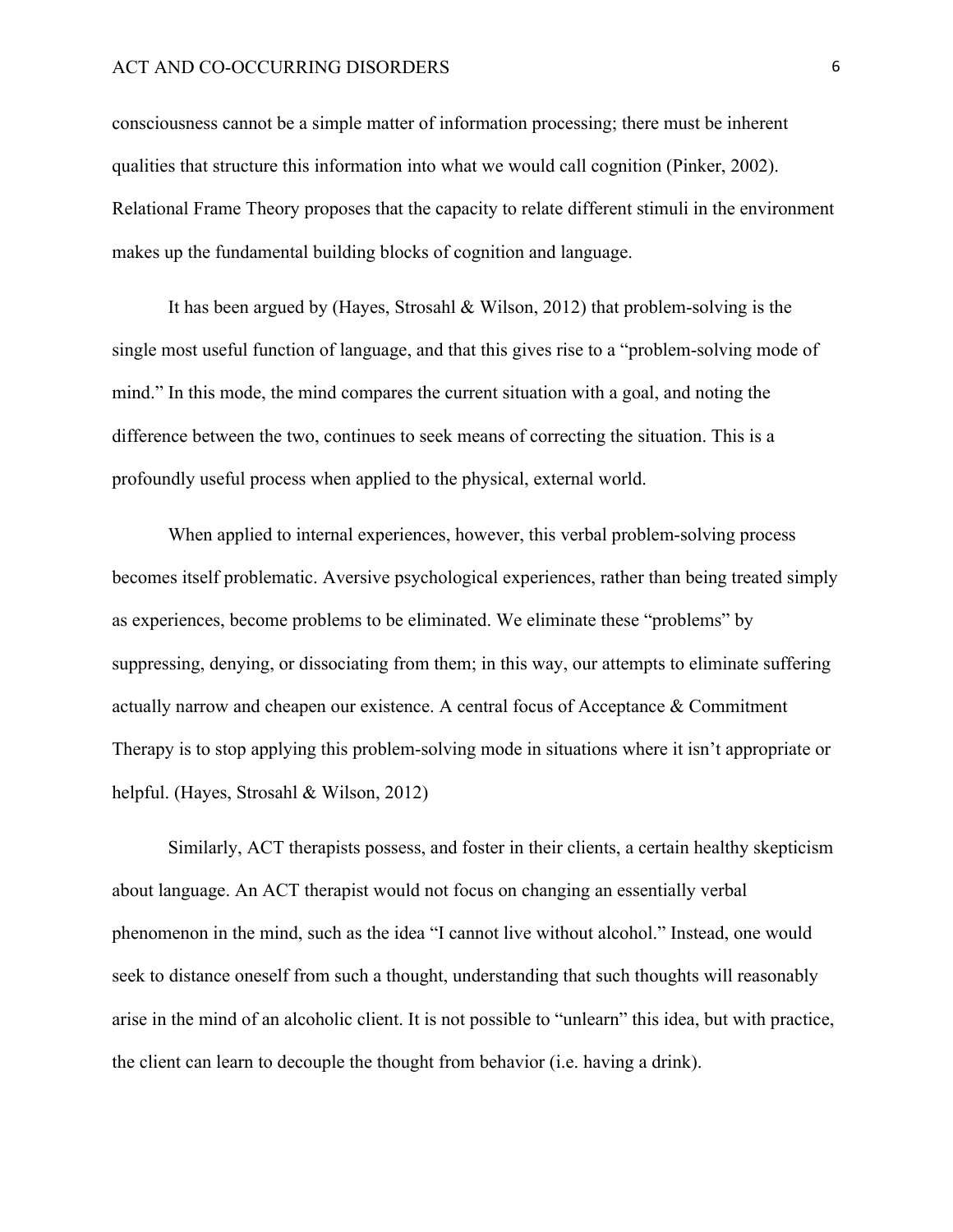#### **Creative Hopelessness**

Acceptance & Commitment Therapy proposes a radically different idea of mental health. Before a client can begin to work toward what may seem like strange and counterintuitive mental strategies, they must first see how their existing approach has been ineffective. To this end, ACT seeks to create a condition known as "creative hopelessness."

In this exercise, the therapist elicits information from the client via particular questions. What outcome does the client want? What strategies have been tried? How have those strategies worked? And what have these strategies cost the client? By doing so, the therapist gradually illustrates that the client's various past strategies actually fall under one heading – the idea that "control of private experiences equals successful living" (Hayes, Strosahl &Wilson, 2012, p.167). By demonstrating that the client has in fact been doing the same thing over and over again, and that this has not been successful, the therapist induces in the client a willingness to try radical new strategies. Hence, we say that the client is in a state of "creative hopelessness."

#### **The Psychological Flexibility Model**

The creators of ACT describe their vision of mental health in the Psychological Flexibility Model. Psychological flexibility is defined as "the ability to contact the present moment more fully as a conscious human being, and based on what the situation affords, to change or persist in behavior in order to serve valued ends" (Luoma, Hayes & Walser, 2007, location 528). This flexibility is based on six core processes, each of which are elaborated on below. It is important to keep in mind that these six core processes are positive skills which clients actively cultivate, not a simple absence of psychopathology.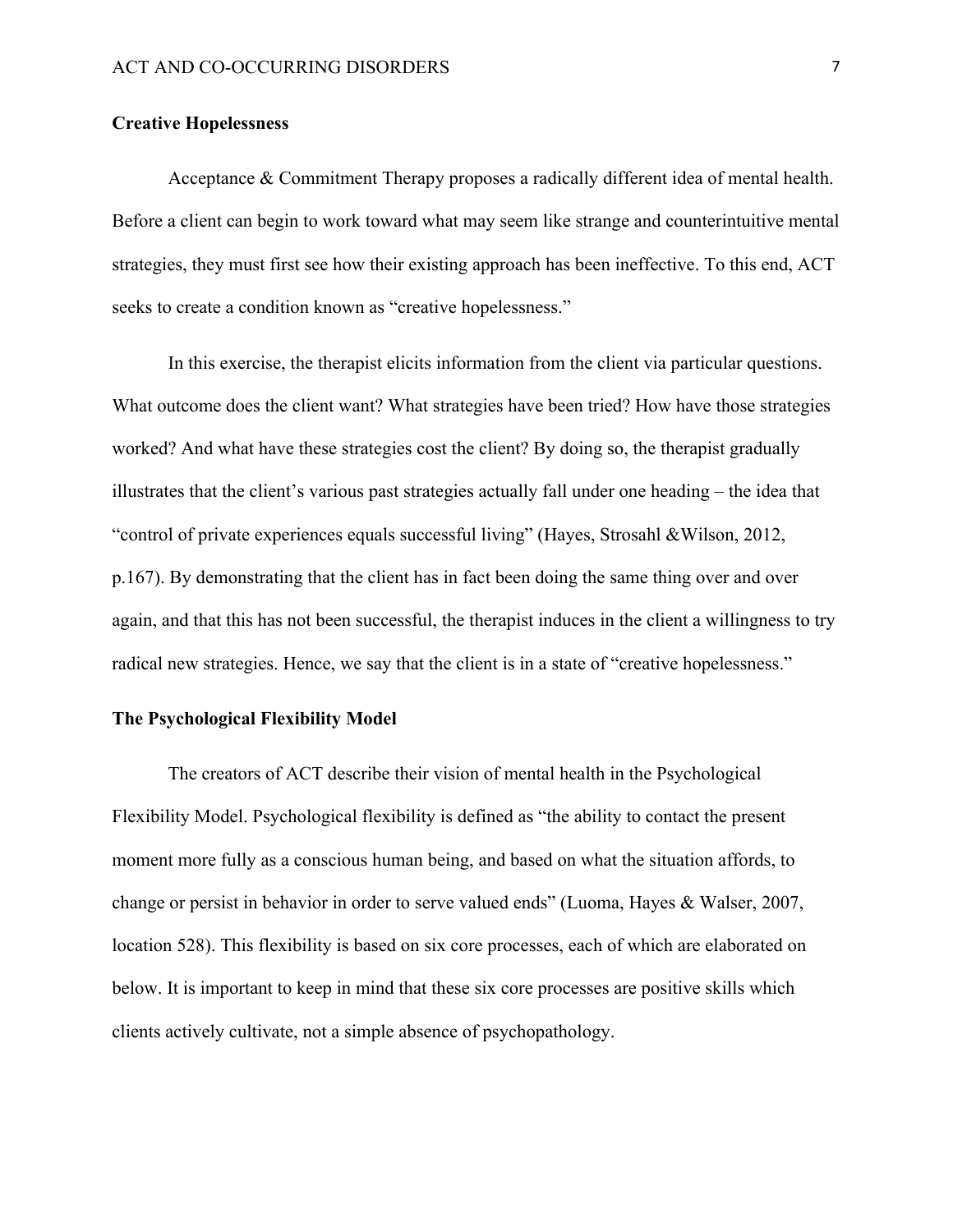**Present-Moment Awareness.** Given the popularity of mindfulness, both in psychotherapy and in the wider culture, present moment awareness is one aspect of ACT likely to be immediately recognizable to the untrained eye. ACT practitioners take the position that life is most meaningfully and effectively lived in the present moment. If a client does not actively practice awareness of the moment, conceptualized notions of the past and future predominate, and present behavior becomes an automated function of past experiences. Hence, mindfulness in an ACT context is not simply a tool for relaxation or stress relief. It is a sort of training by which clients can learn to remain present, moment to moment, in their own lives.

**Self-as-Context.** Humans beings naturally carry on analyzing their own behavior and, in an effort to understand themselves, construct narratives about who they are. People can tend to become entangled in these narratives, and over time, we learn to serve the narrative rather than our own goals. Hence, the long-time heroin addict may come to think of herself as, fundamentally, a heroin addict; in this context, to stop up using is to give up a fundamental part of oneself. While these stories we tell ourselves may contain a grain of truth, this does not necessarily make them useful to us (Luoma, Hayes, & Walser, 2007).

ACT theorists reject these conceptualized, verbal notions of self, and instead propose the idea of self-as context. This perspective envisions the self not as a single narrative, but as an ever-changing context in which various narratives may have varying levels of truth and value. This self has experiences, but is still separate from them. Divorced from a pre-existing storyline about who they are, the client is then free to choose actions that fit with their most deeply-held values.

**Cognitive Defusion.** "Cognitive fusion" is a term for when an individual becomes caught up in a thought, and treats it as the literal truth. To cite an earlier example, the chronic alcoholic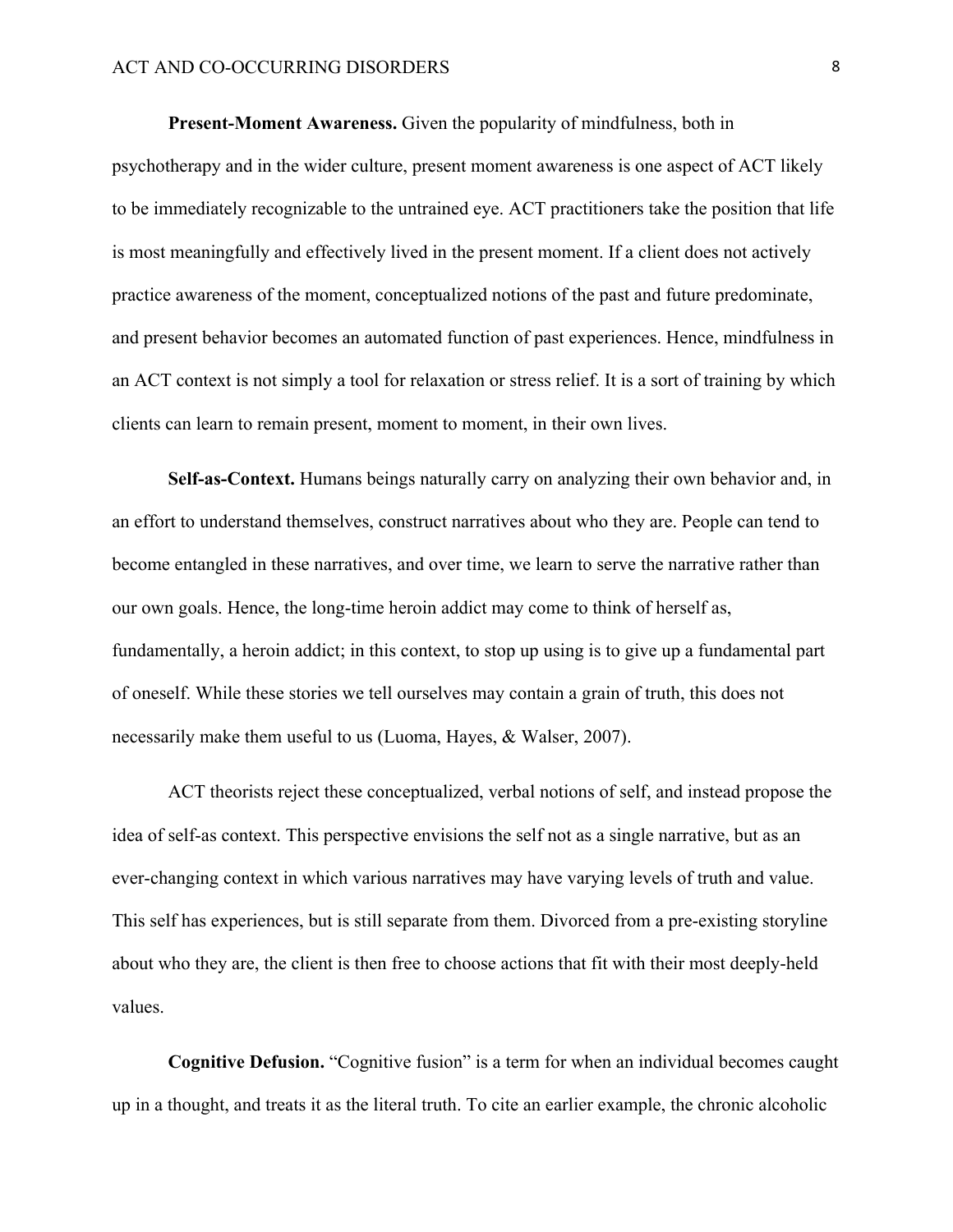may find himself thinking, "I cannot live without alcohol." We know that this is not literally, medically true; but to the individual fused with the thought, it feels like the truth.

Cognitive defusion is an alternative approach. ACT rejects the traditional cognitivebehavioral idea of trying to rid oneself of distorted, negative thoughts. It has been pointed out that nobody has ever identified a cognitive process that could be called "unlearning" (Hayes, Strosahl & Wilson, 2012). It is not necessary to change the *content* of a thought in order to change the behavioral role of that thought (Luoma, Hayes & Walser, 2007). Instead, ACT teaches cognitive defusion – a process whereby a client learns to examine their thoughts *as*  thoughts, which may or may not be functionally useful to the client. Here again, by separating thoughts from automatic action, the client can instead make rational choices that advance them toward their goals and values.

**Acceptance.** From an ACT perspective, a fundamental cause of suffering is experiential avoidance. In response to aversive internal experiences – sadness, anxiety, feelings of inadequacy – we often attempt to control, change, or eliminate the experience, even when our way of accomplishing this is harmful. It may be momentarily helpful, for instance, to defeat one's depression by consuming a large quantity of methamphetamine; in the long run, though, this strategy is untenable. One can try different, healthier means of experiential avoidance, but ultimately, the relationship with the aversive experience must be changed.

ACT thus proposed an alternative position of experiential acceptance. By learning to stop fighting aversive internal experiences, and instead accepting them, one can stop the selfdestructive cycle of avoidant behavior.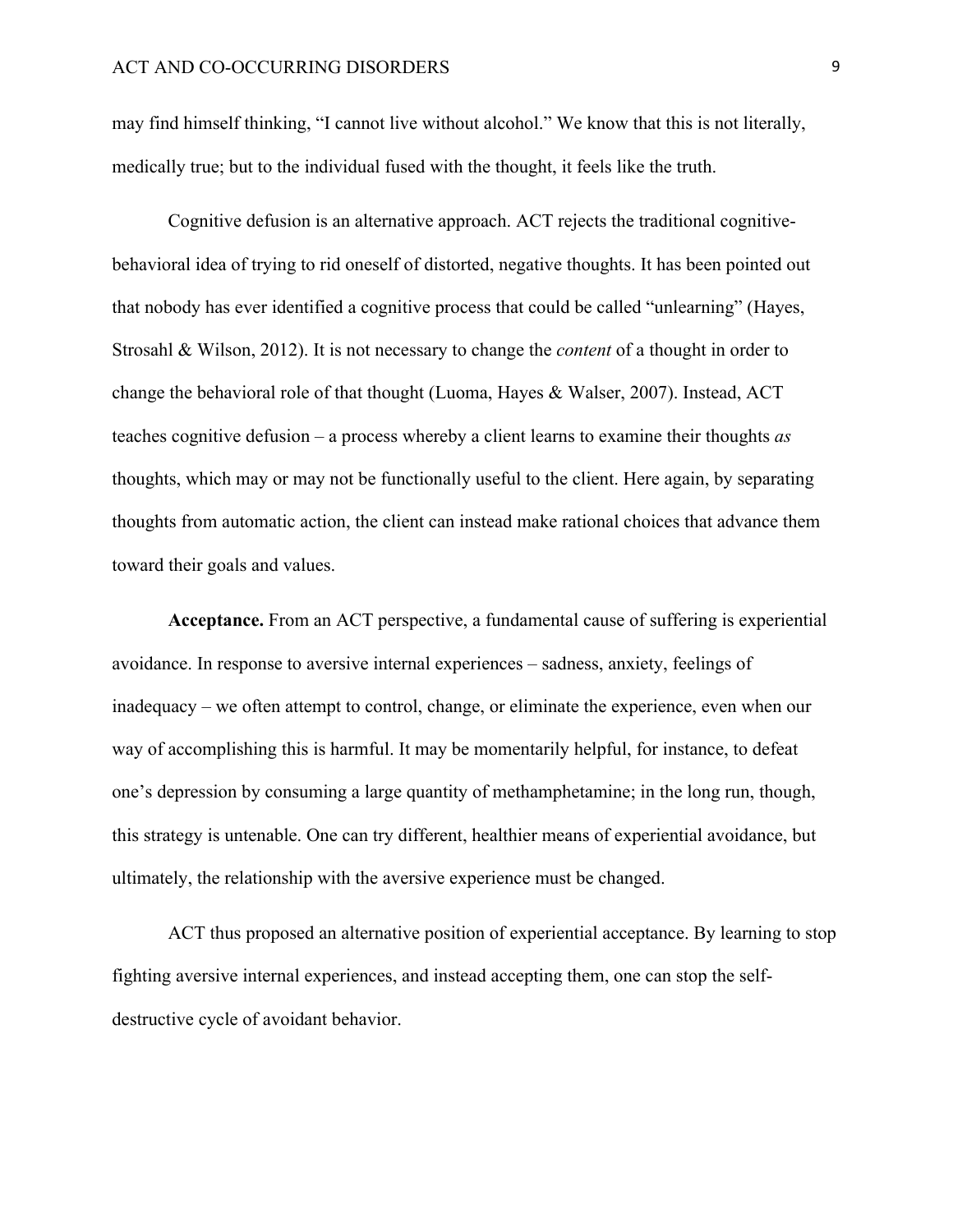**Values.** Much of the Psychological Flexibility Model involves undermining processes that lead to automatic, unskillful behavior. The ACT model instead asks clients to define their values. A value is not a goal, in that it can never be achieved; we are never "done" living our values. As (Luoma, Hayes & Walser, 2007) put it, values are "the linchpin of ACT" (location 616). Presence, defusion, and acceptance are only important in that they "clear the path for a more vital, values-consistent life" (Luoma, Hayes & Walser, 2007, location 627).

**Committed Action.** It is always tempting to pursue short-term goals – goals like feeling good, avoiding pain, or protecting a conceptualized sense of self come quite naturally, and are often rationalized as a means to pursuing longer-term goals. As (Luoma, Hayes & Walser, 2007) point out, one can spend so much time sharpening the metaphorical axe that one never gets to chopping. ACT theorists propose that, instead of giving oneself over to short-term process goals, one lives a fulfilling, meaningful life by taking committed action toward their values. It will certainly ease the addict's pain to use his drug of choice, but it is unlikely to provide a fulfilling existence – only living in tune with one's values can do that.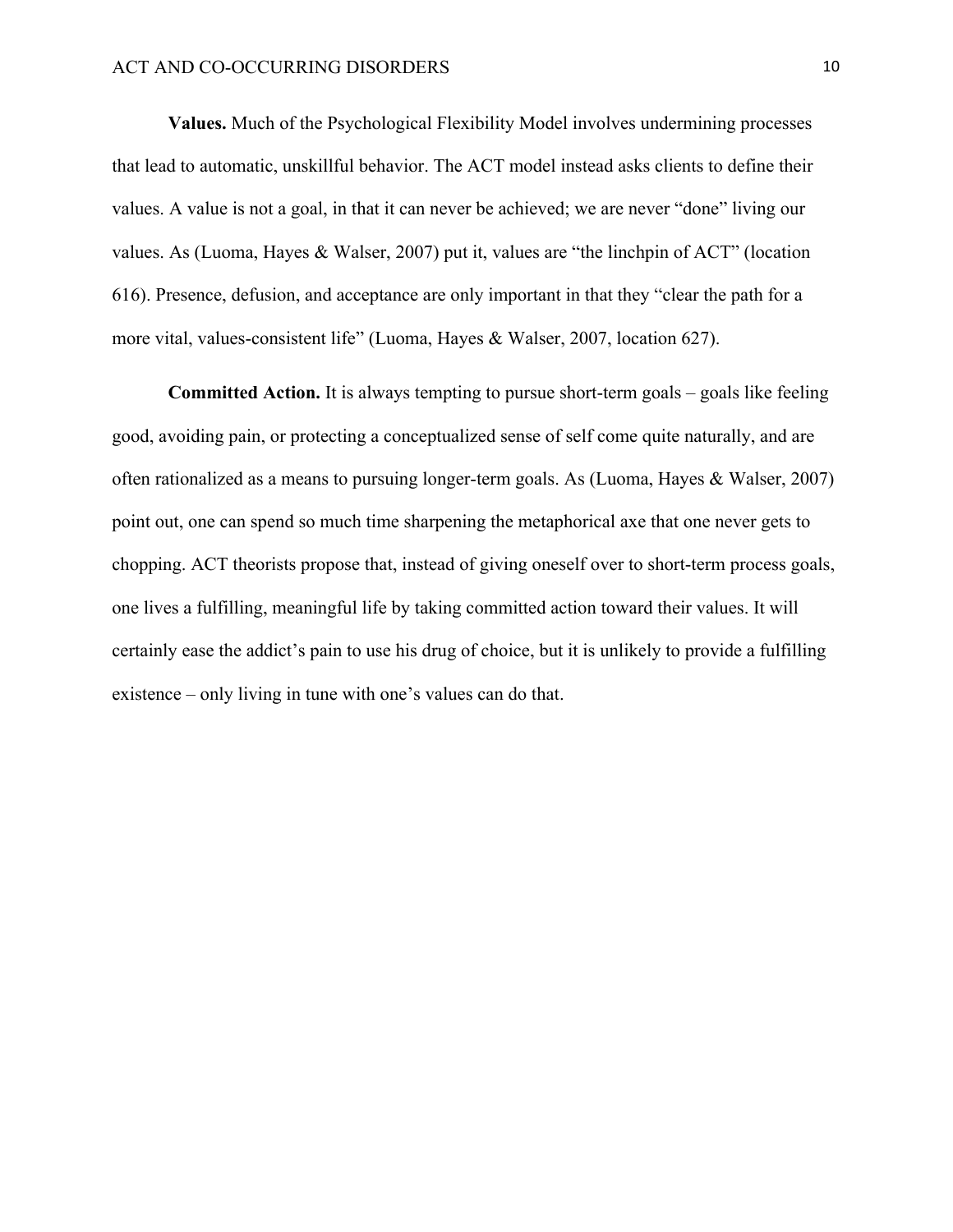#### **Review of The Literature**

Since its development in the late 1980's, Acceptance  $&$  Commitment Therapy has developed a broad and robust base of evidence. At time of writing, the American Psychological Association has declared ACT to be an empirically-validated treatment. This includes "Strong Research Support" regarding chronic pain, and "Modest Research Support" regarding depression, anxiety, obsessive-compulsive disorder, and psychosis (American Psychological Association, 2016). There is also strong evidence for its usefulness in the treatment of substance use disorders and co-occurring disorders. There is relatively little research on the effectiveness of ACT in the treatment of personality disorders and eating disorders, though the existing research seems to justify further exploration in these two areas.

#### **ACT & Mental Health**

At time of writing, the most recent meta-analysis on ACT is (A-Tjak, Davis, et. al., 2015). This analysis examined a total of 39 studies, divided into four categories – addiction ( $n =$ 8), depression & anxiety ( $n = 8$ ), somatic health issues ( $n = 15$ ), and "other mental health problems" ( $n = 8$ ). Notably, the research team included 22 studies not included in any previous meta-analysis. They reported that their findings indicated that ACT is as effective, or more effective, than current, CBT-based techniques for anxiety disorders, addiction, depression, and somatic health problems (A-Tjak, Davis, et. al., 2015).

Due to concern about the natural bias toward successful studies – unsuccessful studies may never be published – a "failsafe N" was determined. The researchers determined that, assuming an effect size of 0 in all unpublished studies, some 1100 such studies would have to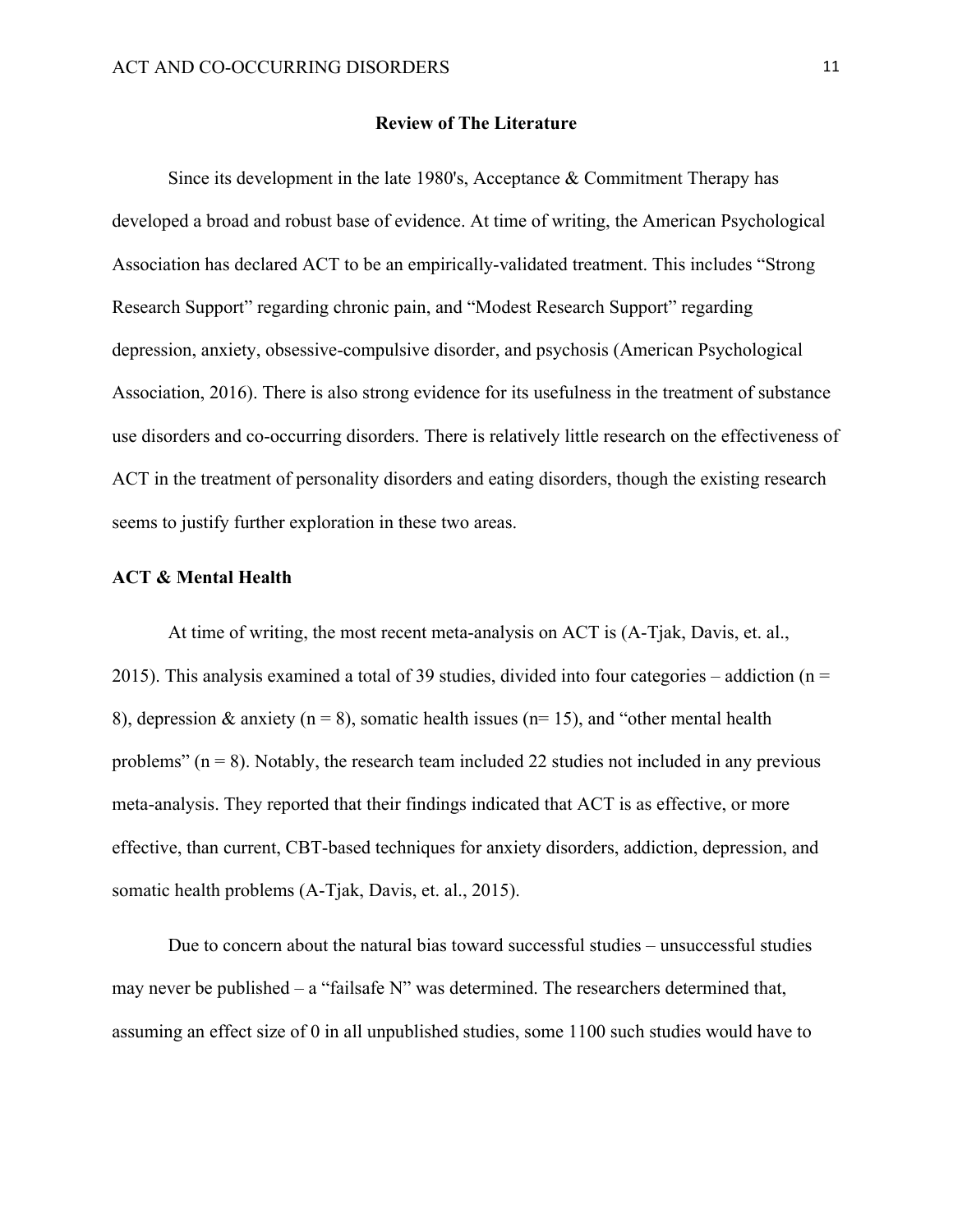exist for the average effect size of ACT studies overall to be reduced to insignificance (A-Tjak, Davis, et. al., 2015).

#### **ACT & Substance Use Disorders**

The meta-analysis by (A-Tjak, Davis, et. al., 2015), as noted above, did find that substance use disorders are amenable to treatment via ACT. However, an additional metaanalysis, focused exclusively on substance use disorders, was conducted by (Lee, An, Levin & Twohig, 2015). This more limited analysis, which examined ten studies, found a small-tomedium effect size (k=5) when ACT was used to treat substance use disorders. This finding is in accordance with the results observed in (A-Tjak, Davis, et. al., 2015).

#### **Proposed Mechanisms of Action**

Much research has focused on how, specifically, ACT helps clients to change. In an attempt to explain the specific mechanism, (Levin, Luoma & Haeger, 2015) have proposed decoupling – the process of reducing the automatic link between internal experiences and actual, physical behavior. In their literature review on the topic, the team found "preliminary" evidence of such an effect in 44 studies on a wide range of pathologies, including chronic pain, depression, eating disorders, avoidance, anger, anxiety, and self-harm. While cautioning that more replication studies on specific, decoupling-related phenomena were needed, they noted that the strongest available evidence for decoupling was found in relation to substance use disorders (Levin, Luoma & Haeger, 2015).

In particular, there is some evidence that ACT is effective in decoupling substance users from their own negative self-schema, and that this decoupling leads to improved treatment outcomes. A study by (Luoma, Kohlenberg, Hayes & Fletcher, 2012) examined the effectiveness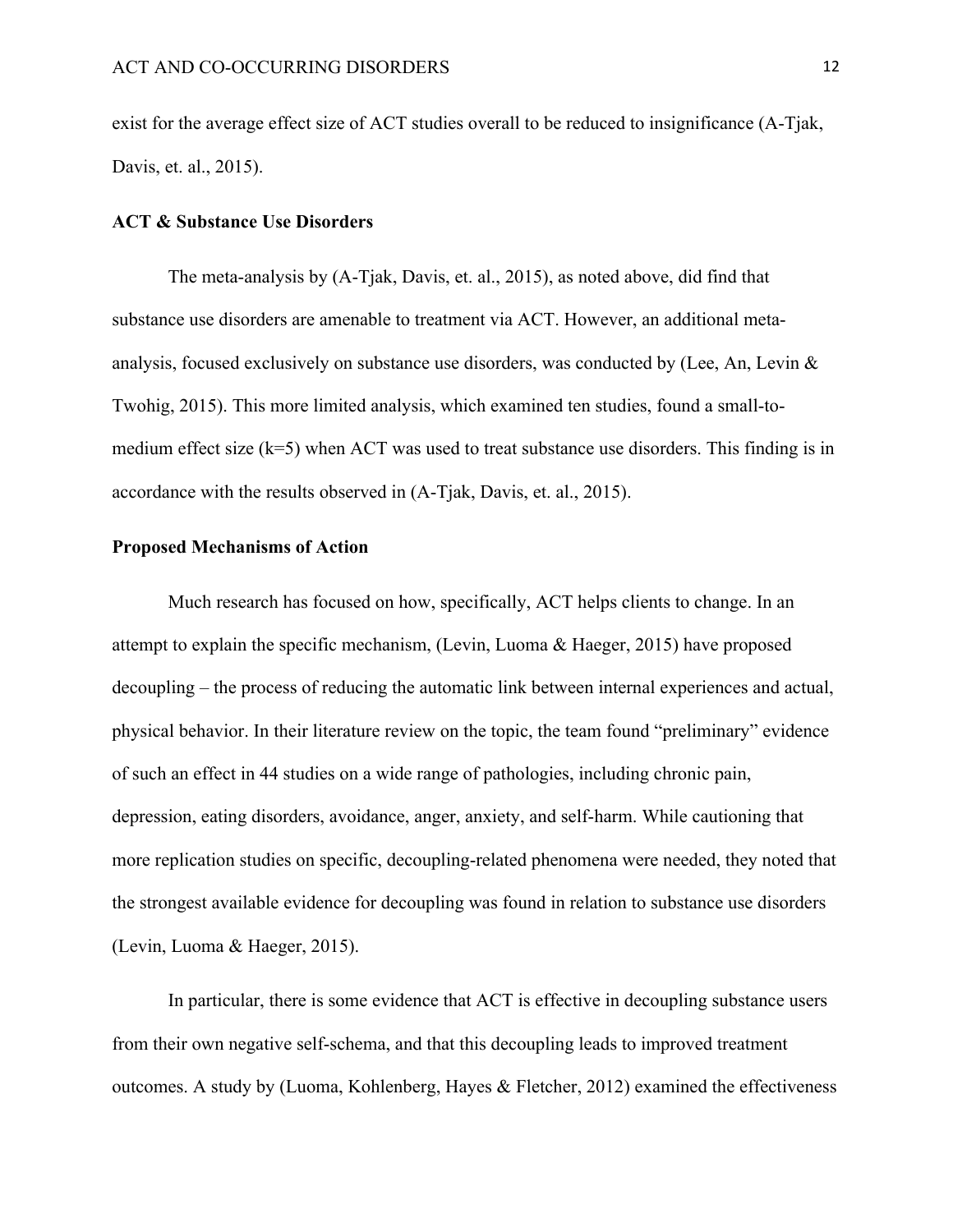of an ACT-based group intervention targeting shame in clients with substance use disorders. Compared with treatment as usual, ACT clients showed smaller initial declines in shame, but larger declines at a four-month follow-up. ACT clients had a higher treatment attendance and fewer days of using at follow-up. Notably, the team found clients with higher levels of shame were more likely to be utilizing treatment at follow-up, and that the number of days a client used substances was in turn linked with treatment utilization; the team concluded that the shamefocused ACT intervention was effective "at least in part, through improving treatment attendance" (Luoma, Kohlenberg, Hayes & Fletcher, 2012, p.43).

Further insight is provided by (Trompetter, Bohlmeijer, Fox, & Shreurs, 2015), which explored how ACT treatment reduces psychological distress in individuals suffering from chronic pain. Here, the team zeroed in on "pain-related psychological flexibility" – the ability of sufferers to distance themselves from pain, acknowledging it without permitting it to induce an automatic action on the sufferer's part. This flexibility was found to be a "direct, causal working mechanism" contributing to decreased psychological distress in individuals suffering from chronic pain (p.50).

#### **Recent Developments**

Since the publication of (A-Tajk, Davis, et. al., 2015), additional research-controlled trials of ACT have been published. Though they do not substantially alter the level of efficacy determined in (A-Tajk, Davis, et. al., 2015), they do showcase certain novel developments as the ACT research community grows and matures.

**Mood Disorders.** Depression, one of the most common mental disorders, continues to be a major focus for ACT researchers. Notably, a recent study by (Walser, Garvert, et. al., 2015)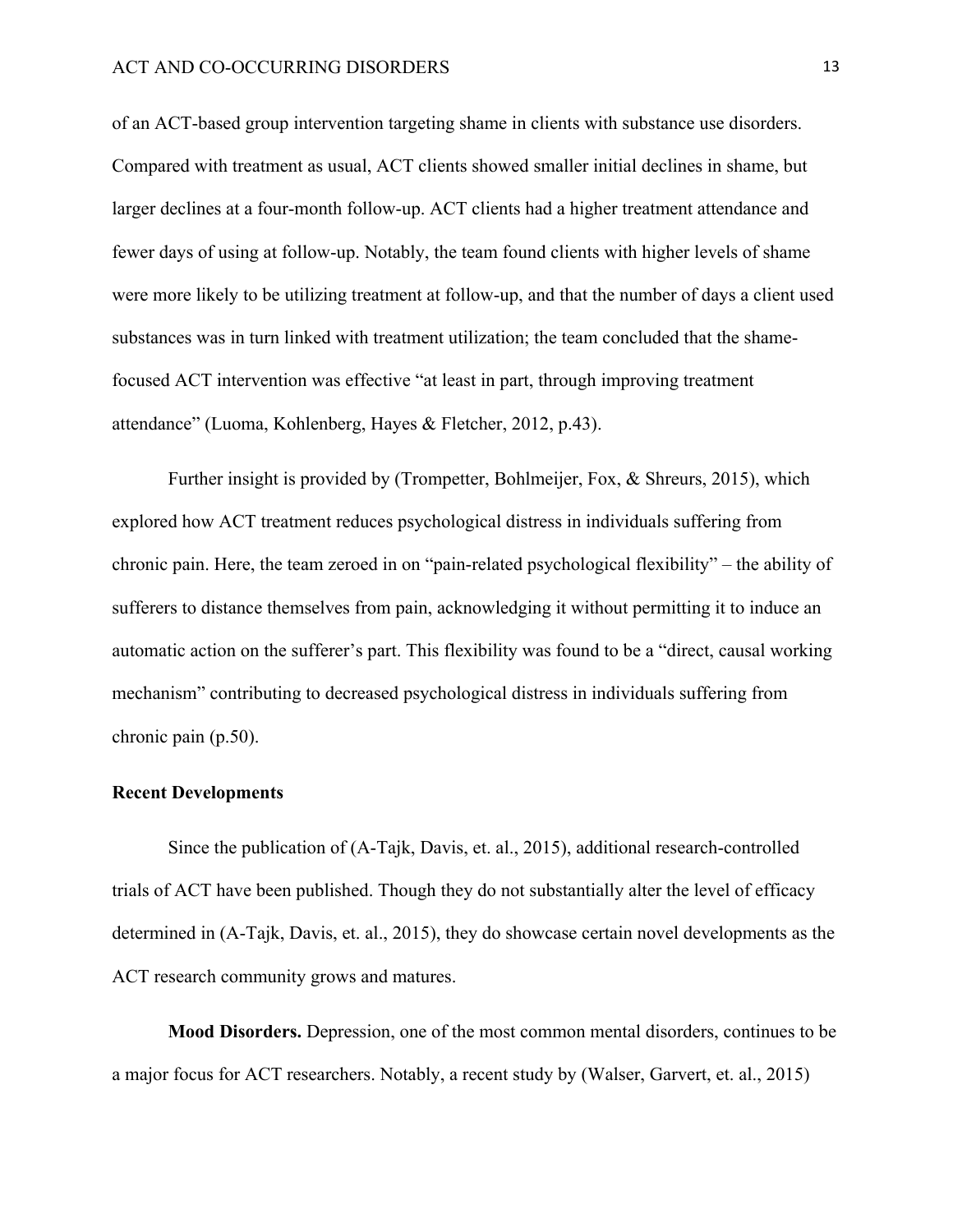indicates ACT is effective in treating depression and suicidal ideation. This large study  $(n = 981)$ zeroed in on two specific factors – experiential acceptance and mindfulness, as measured on the Acceptance and Action Questionnaire-II and Five Facet Mindfulness Questionnaire. Higher experiential acceptance and mindfulness scores were associated with decreased depression symptoms and suicidal ideation - effects that apparently increased over time (Walser, Garvert, et. al., 2015).

**Personality Disorders.** Acceptance & Commitment Therapy has received comparatively little attention as a potential treatment for clients with personality disorders. Though there are many theories of how and why the various personality disorders develop, it has been suggested by (Young, Klosko & Weishaar, 2003) that all personality disorders necessarily involve an element of dissociation – that is, rather than reacting directly to cues in the environment, the client reacts on the basis of their own rigid schemas. Given its focus on acceptance and presentmoment awareness, ACT would seem a productive avenue of research in the treatment of these profoundly challenging cases.

Fortunately, a study by (Chakhssi, Janssen, et al., 2015) has delved into ACT as a treatment for clients with personality disorders who have not responded to previous treatment. In this study, a 26-week group treatment based on ACT was compared with a cognitive-behavioral treatment of similar length. The ACT and CBT groups both experienced small-to-moderate improvements in personality pathology; though ACT was not distinguishably more effective than CBT in this case, the team argued that ACT is, if nothing else, a valid treatment option for this population (Chakhssi, Janssen, et. al., 2015).

**Eating Disorders.** One largely unexplored area of research for ACT techniques is the treatment of eating disorders. At time of writing, no large, controlled studies of ACT for eating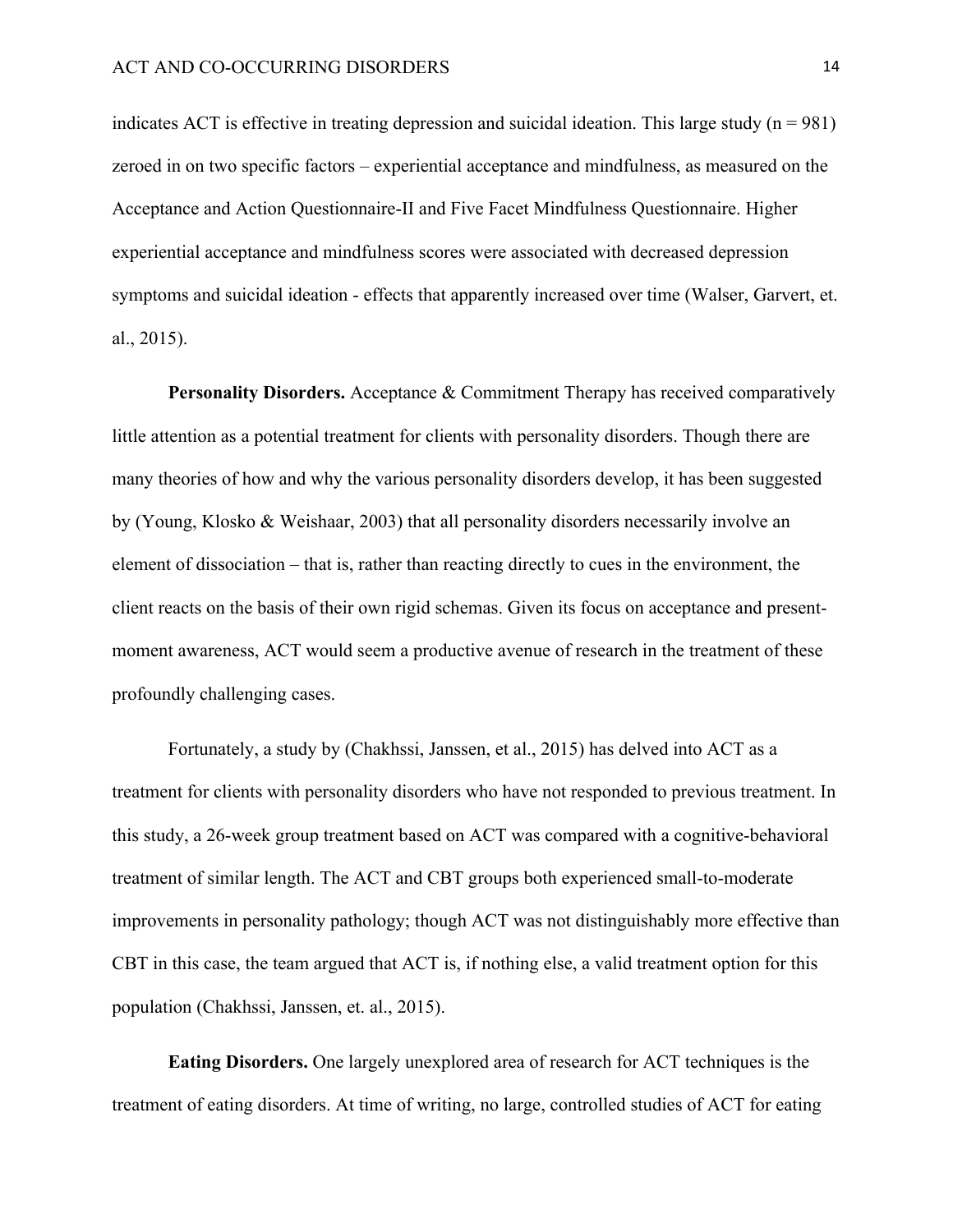disorders yet exist. However, a small case-series study by (Hill, Masuda, et. al., 2015) has recently appeared. The study focused on two clients who underwent ten weekly sessions of ACT while self-reporting instances of binge eating. Across both participants, there was a decrease of 2.5 instances per week; strikingly, at both the end of treatment and follow-up, one of the participants no longer met criteria for Binge Eating Disorder. Obviously, no firm conclusions can be drawn from a single case study of two participants; nonetheless, the results hint at a potentially valuable intervention, and the team argued that further research is justified (Hill, Masuda, et. al., 2015).

**Co-Occurring Disorders.** Much recent research has also highlighted ACT's usefulness in treating co-occurring disorders. A study by (Thekiso, Murphy, et. al., 2015) examined ACT treatment for alcohol use disorder and co-occurring mood disorders. At three and six-month follow-ups, individuals being treated with ACT showed greater cumulative time abstinent, and lower levels of depression and anxiety, than those in the treatment-as-usual (TAU) group.

ACT for co-occurring disorders has also been explored in the context of smoking cessation. For example, (Heffner, McClure, et. al., 2015) studied the use of ACT, in conjunction with nicotine replacement, in the treatment of tobacco users with co-occurring bipolar disorder. Among individuals participating in in-person treatment, 30% remained abstinent at a one-month check-in; individuals participating in treatment via telephone showed a similar level of abstinence (33%) at a one-month check-in. Similarly, (Jones, Heffner, et. al., 2015) studied tobacco users with co-occurring depressive symptoms, and utilized a web-based approach. The team found that tobacco users using ACT were, at a three-month follow-up, more likely to abstain from nicotine (20% vs. 12%) and less likely to display depressive symptoms (45% vs 56%) than did those participating in a control group (Jones, Heffner, et. al., 2015).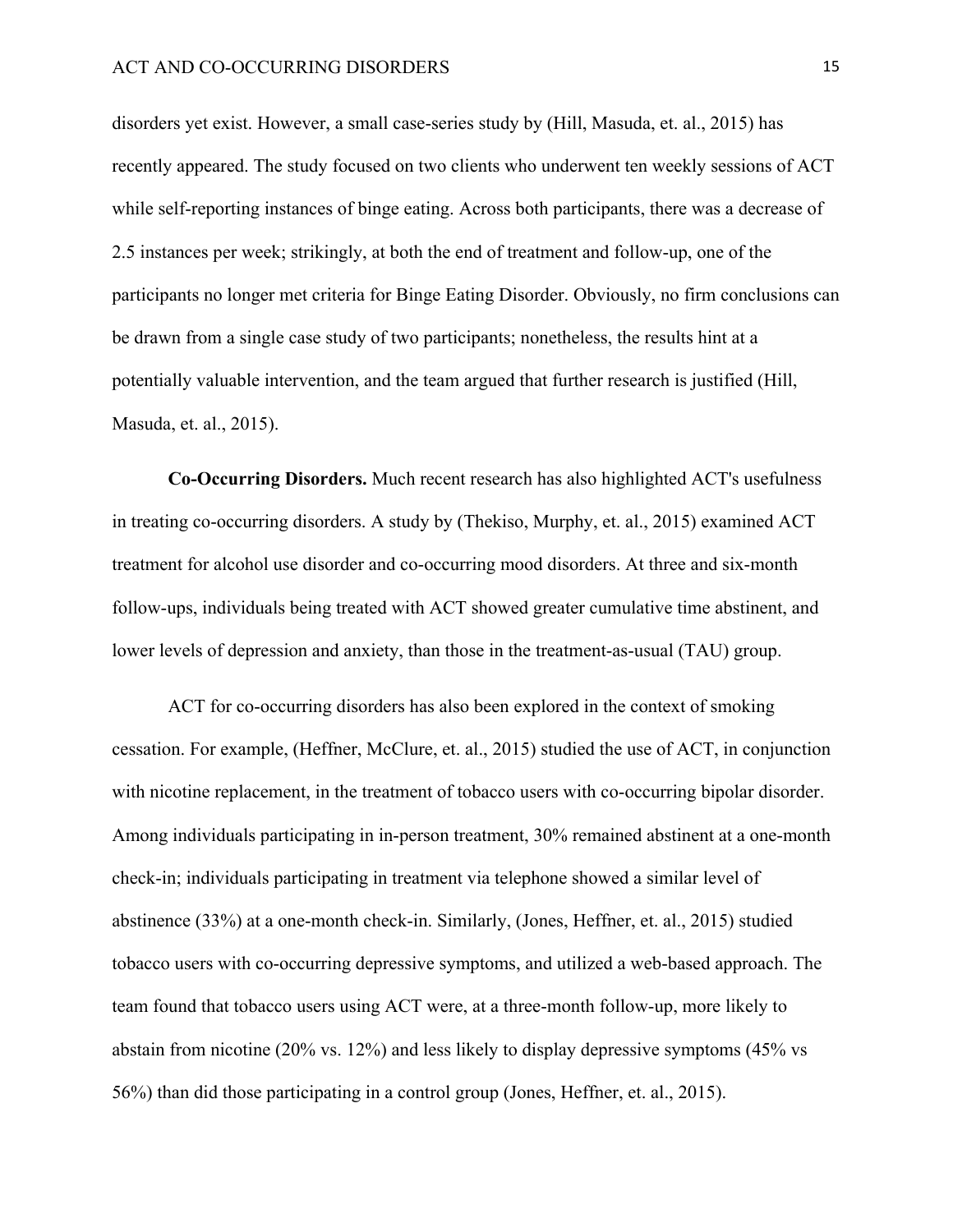**Providers & Caregivers.** One novel area of inquiry for ACT has been in its use to assist mental health care providers and other caregivers in better accomplishing their goals.

ACT's Psychological Flexibility model has been advanced as a useful construct in understanding how different processes affect self-care among clinical psychology trainees (CPT). The ACT concepts of acceptance, mindfulness, defusion, and values, measured via questionnaire, were studied as predictors of four adjustment variables – life satisfaction, stress, distress, and clinical training satisfaction. Acceptance, values, and defusion were found to have varying influence across these four adjustment variables; most notably, the adverse effects of lower levels of defusion had negative effects across all four variables. Somewhat surprisingly, in light of the existing literature, mindfulness was not found to significantly affect any of the four adjustment variables studied (Pakenham, 2015).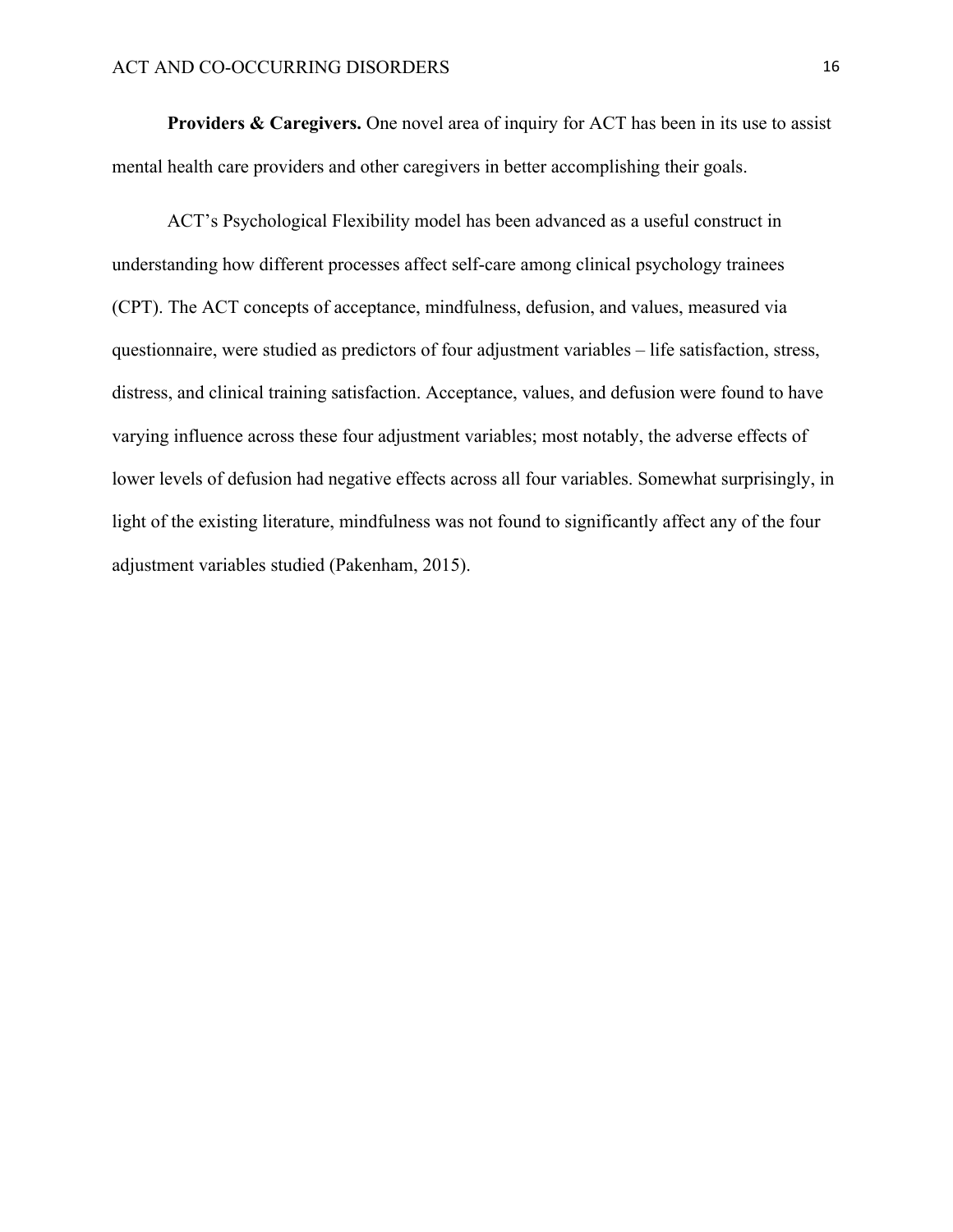#### **Conclusion**

Overall, ACT has a broad and growing base of evidence to support its effectiveness for a wide variety of pathologies. At time of writing, the existing literature demonstrates that ACT is as effective, or more effective than, current CBT-based techniques for anxiety disorders, addiction (including co-occurring disorders), depression, and somatic health problems. It is considered an empirically-validated treatment by the American Psychological Association, with "Strong Research Support" regarding its use for chronic pain, and "Modest Research Support" regarding its use for depression, anxiety, obsessive-compulsive disorder, and psychosis.

There are much more limited indicators that ACT may be effective for eating disorders and personality disorders, and some evidence that the Psychological Flexibility model may be useful in understanding how self-care affects quality of life for mental health care providers. Though the existing evidence does not firmly establish the effectiveness of ACT for eating disorders and personality disorders, it does indicate that these are potentially fruitful directions for future research.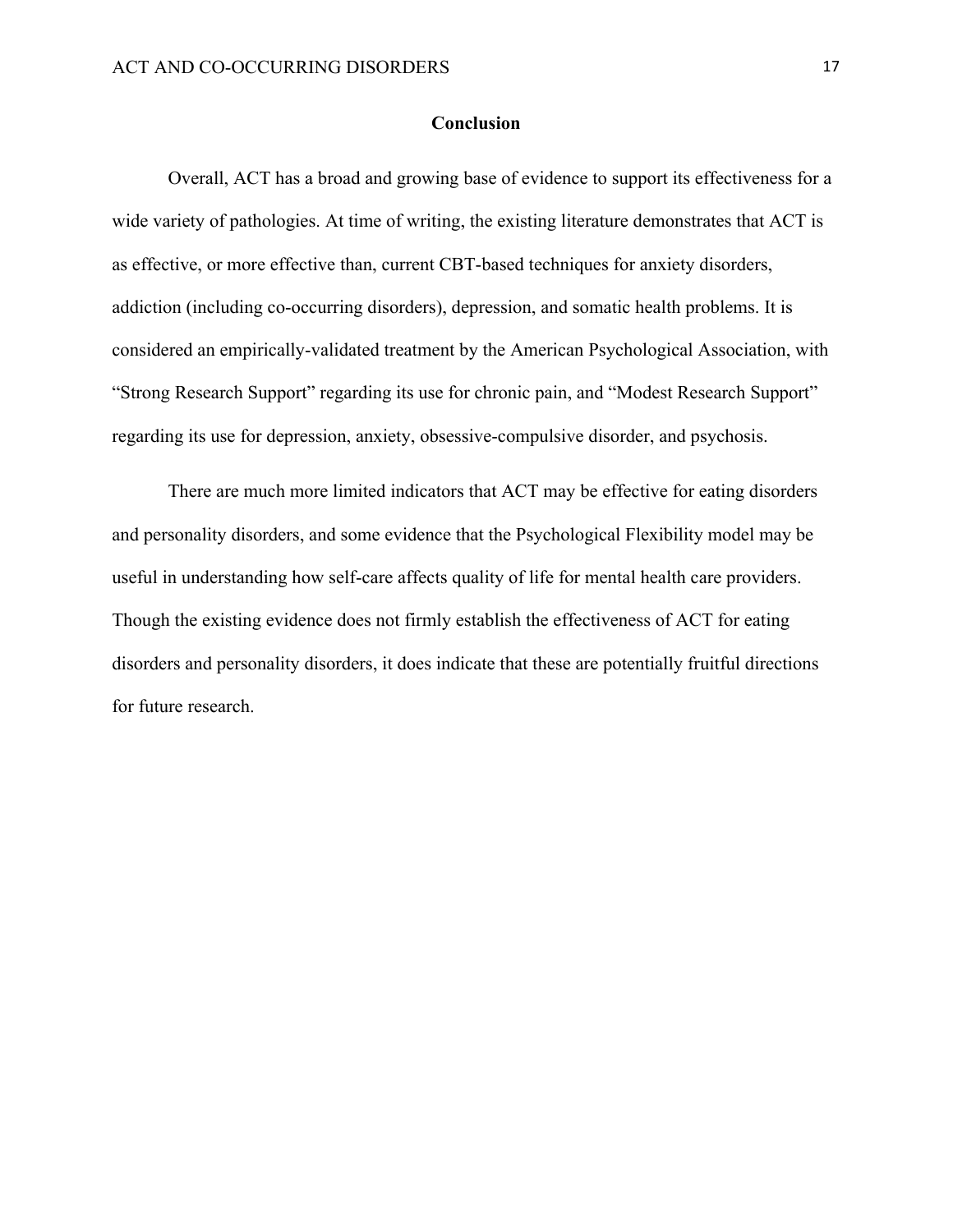#### **Appendix A: Integrating ACT - Principles of Contextual Behavioral Aftercare**

It is widely agreed that, upon the successful completion of a chemical dependency treatment program, clients should complete an additional course of aftercare. Rather than simply ejecting the client unceremoniously into their previous circumstances, aftercare offers the opportunity to help the client ease into life outside of treatment; as they face the difficulties inherent in reintegration, clients can continue to rely on the social support inherent in group therapy, albeit to a reduced extent.

While aftercare is a common component of chemical dependency treatment programs, the research on this continuing care is relatively sparse. A meta-analysis conducted by (Blodgett, Maisel, et al., 2014) indicated that continuing care had a significant positive effect on client outcomes, both at completion of aftercare, and at an eventual follow-up. However, the analysis did not identify any clear, specific moderators of this positive effect. Though there is broad agreement that aftercare is helpful to client outcomes, there is no clear consensus on what constitutes "best practices" in aftercare.

In light of this, it is often reasonable – and certainly easier from a logistical standpoint – to have clients continue in the same environment that they have just completed treatment in. However, it is worth considering that this approach misses an opportunity to broaden the treatment experience. Chemical dependency treatment is often narrowly focused on the cessation of use and prevention of relapse. By integrating ACT interventions and the Psychological Flexibility Model, it is possible to help clients develop a broader framework of how to go forward and live, without mind-altering chemicals or other dangerous forms of stimulus.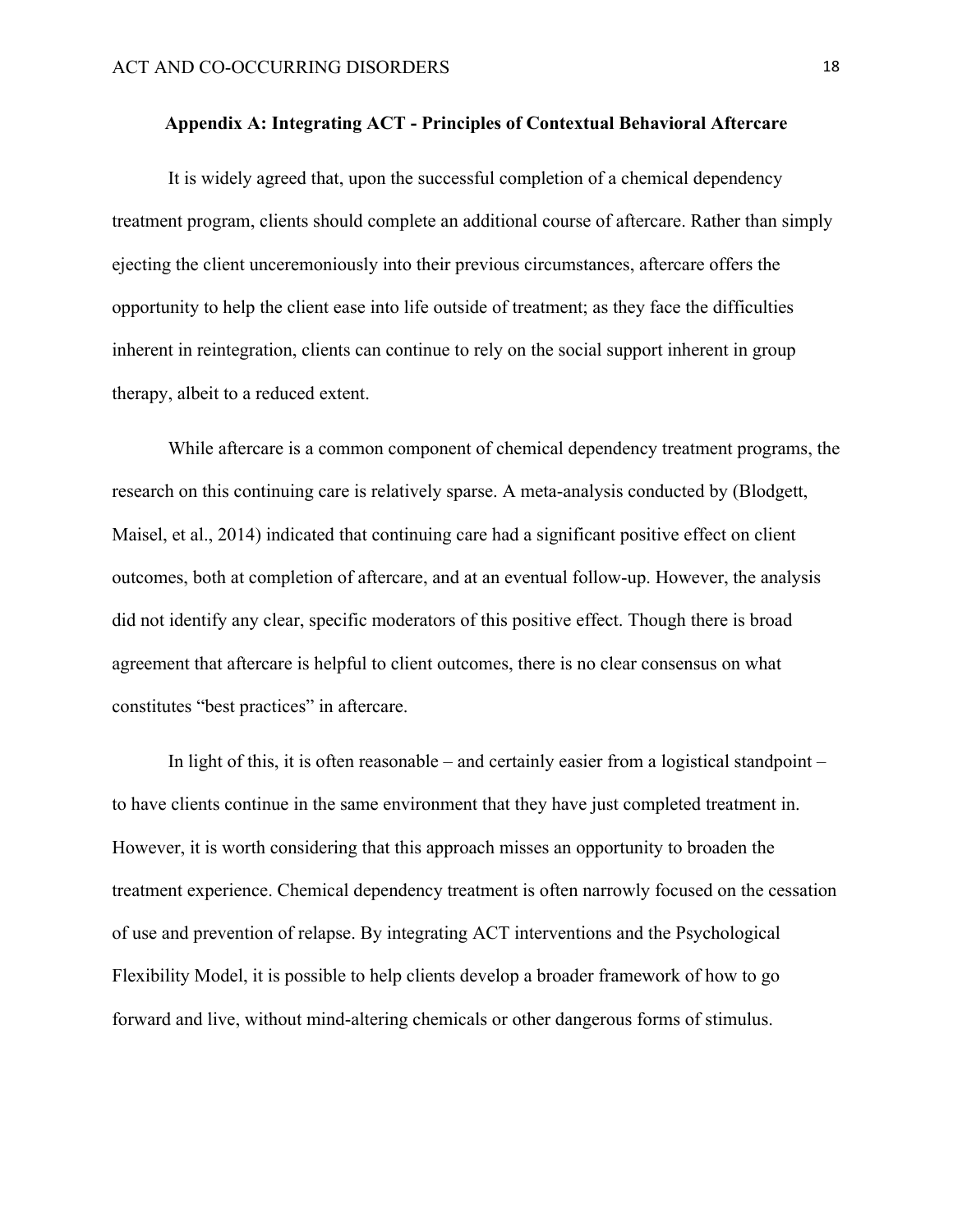Contextual Behavioral Aftercare (CBA) is a possible framework for achieving this vision of what aftercare might be. Over the course of the eight weekly session, it provides psychoeducation on the Psychological Flexibility Model, as well as ongoing social support as the client transitions out of active treatment. In positioning aftercare as being separate from primary treatment, CBA is meant to be in addition to, rather than in replacement of, existing treatment programs – a potentially important factor in winning over existing stakeholders, who may be unwilling to replace tried-and-true approaches.

#### **Sample Group Sessions**

Each weekly session of CBA consists of a check-in about challenges encouraged over the previous week; a psychoeducational presentation about one aspect of the Psychological Flexibility Model; and one or more activity designed to demonstrate the aspect explored. Sessions begin and end with brief (3-5 minutes) mindfulness activities, with the intention of helping group members to be present and internalize the lessons of each group. A very broad outline of each session is provided below; all exercises mentioned are taken from *The Big Book of ACT Metaphors: A Practitioner's Guide to Experiential Exercises & Metaphors in Acceptance & Commitment Therapy* (Stoddard & Afari, 2014).

**Session One – Introductions.** In the group's opening session, the leader works to earn the group's trust, build a minimum of cohesion, and seek buy-in from the group members. Cutesy icebreakers should be avoided; rather, the facilitator can kick things off with a simple and direct prompt. Something along the lines of: "I know you've all been struggling in recovery, because *everyone* struggles in recovery. As you all can attest, early recovery can be a rollercoaster – there are moments of beauty you never anticipated when you were using, and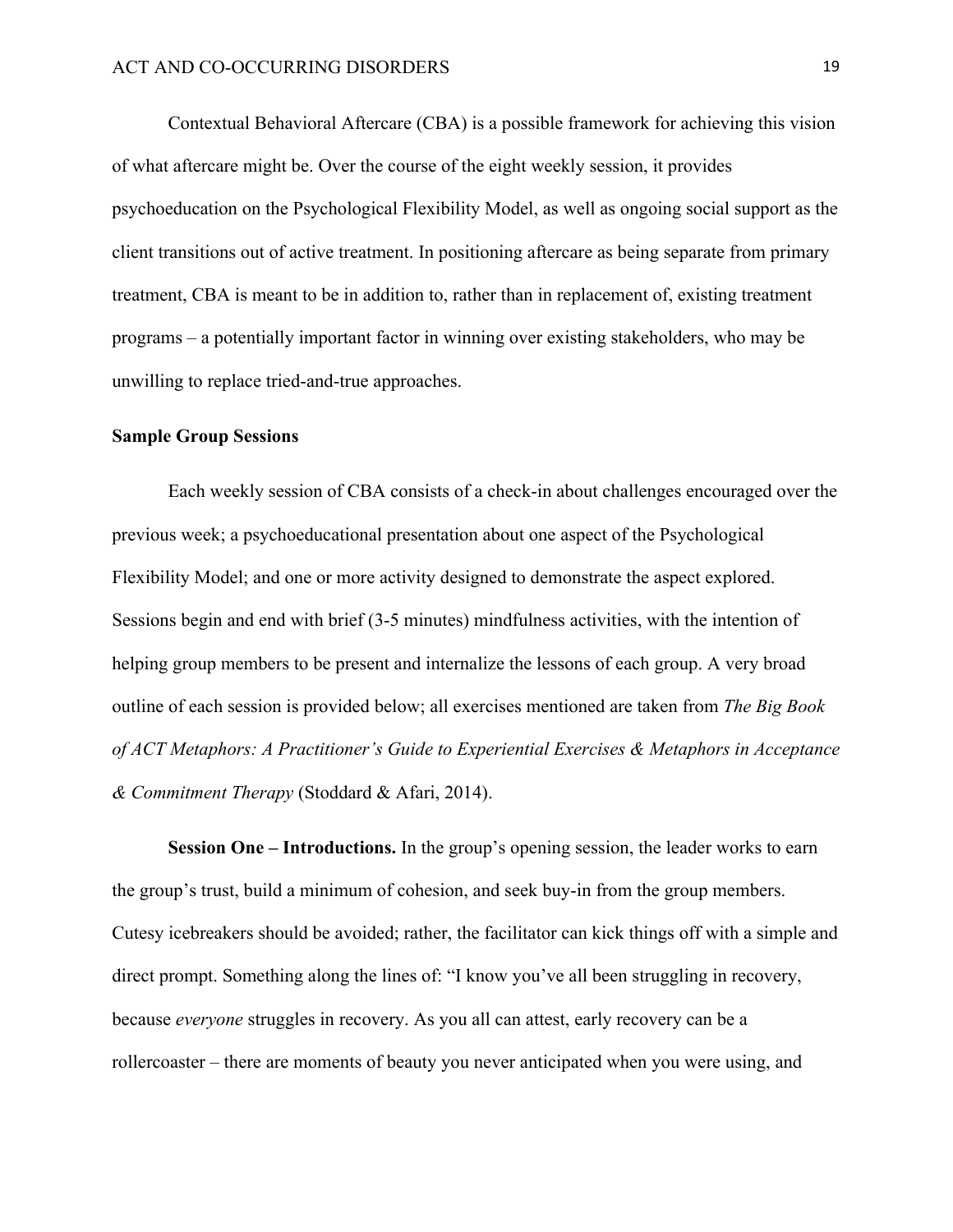moments of pain you couldn't possibly have prepared for. So let's start with the latter – what's one thing you're struggling with right now?"

After 45-60 minutes of group discussion (and perhaps a short break), the group leader can shift over to the evening's activity. The facilitator begins with a simple question: "What have you tried?" This is, in fact, an exercise in the ACT concept of "creative hopelessness" – through the resulting discussion, the facilitator demonstrates that clients' past attempts to redress their personal and psychological issues have been based in a fundamental misunderstanding of their own psychology.

Traditional implementations of creative hopelessness file virtually all client strategies under the heading "try harder." For our purposes, past client strategies can be filed under "get more." More money, more sex, more courage, more strength, more love – or, most prominently, more drugs. The facilitator thus creates a teachable moment – the clients have a fundamentally skewed notion of happiness grounded in either satisfying desires or suppressing negative psychological experiences. This notion of happiness will always lead an addict back to their drug, because satisfying desires and suppressing negative stimuli can be most easily accomplished by simply using the drug.

To achieve lasting sobriety, the client must instead develop a new idea of what "happiness" is – a contented, meaningful life congruent with the client's values. If the facilitator can gain a promise from the clients to consider this "other happiness," the real work can begin.

**Sessions 2-7: Psychoeducation and Processing.** Each psychoeducational session begins with a brief (3-5 minutes) mindfulness exercise, and the same check-in question ("What was tough for you in the last week?"). Answers to the check-in question can lead to further discussion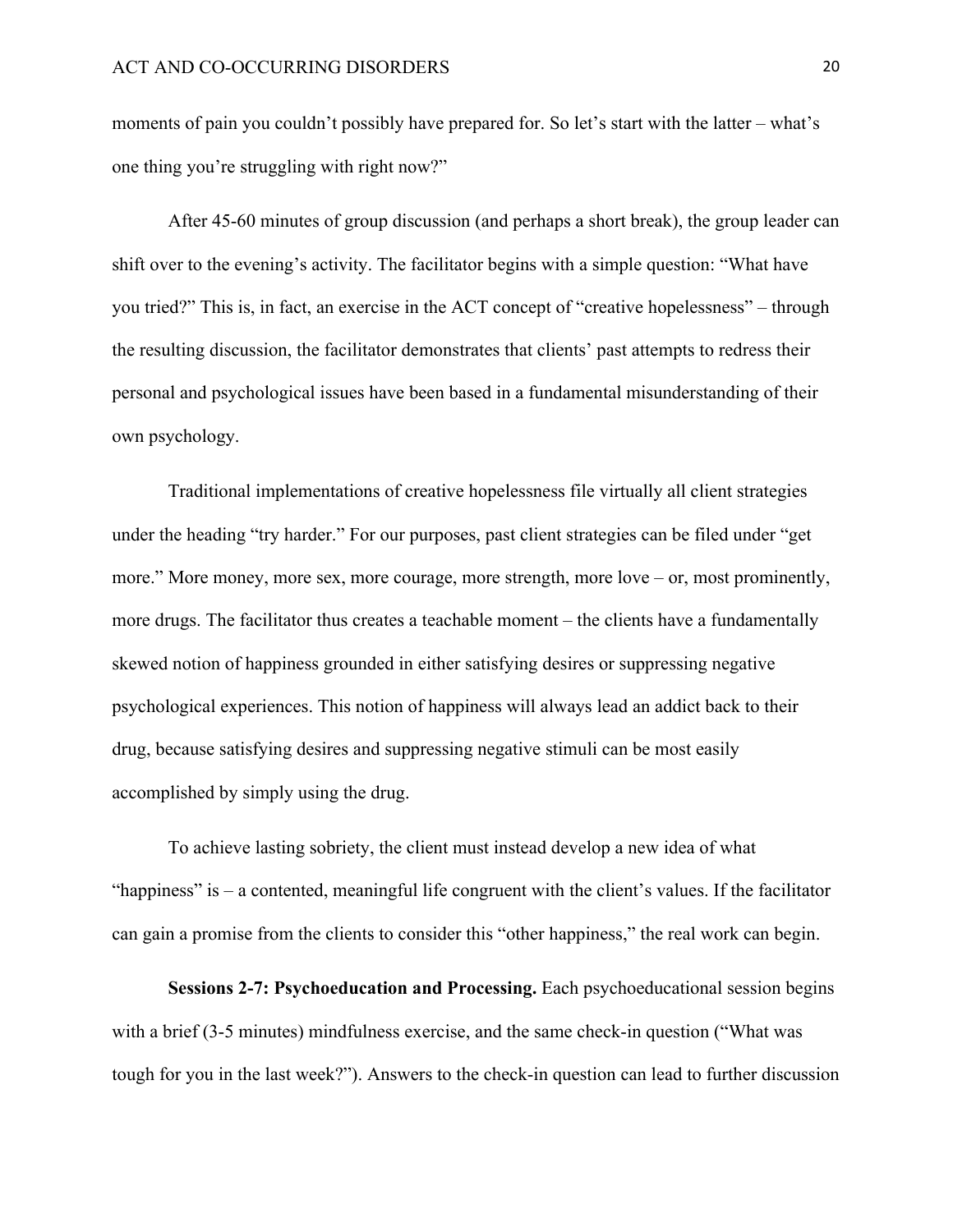about how the previous week's lesson was useful, or how it could have been used. Generally, group members should not be permitted to blow off the check-in question and claim that everything is going just fine. ACT is grounded in the simple truth that suffering is inherent in human life, and that it is how we deal with these natural struggles that determines our quality of life. After the check-in question, group members are provided with a psychoeducational presentation on one aspect of the Psychological Flexibility Model.

In session 2, group members learn about *contact with the present moment.* The facilitator should ask the group what they know about the concept of "mindfulness"; group members are likely to respond with a notion of mindfulness based in stress relief or relaxation. The facilitator helps the group to understand that mindfulness is a more direct and vital way of being, rather than a sort of "spiritual aspirin" to be taken only in difficult situations. The facilitator conducts the "Observing Thoughts" exercise, then processes with the group.

In session 3, group members learn about *self as context.* The facilitator asks group members for adjectives they've applied to themselves – first good adjectives, then negative ones. The labels these notions "the conceptual self," then contrasts with the self-as-context – a transcendent, physical notion of oneself that isn't bound up in abstract concepts. The facilitator educates group members on how attempts to live up to a conceptual identity, or to shed one, increase suffering. The facilitator conducts the exercise "Conceptualized Self on Trial," then processes with the group.

In session 4, group members learn about *cognitive defusions.* The facilitator invites the group members to provide examples of past views they've held – views that seemed like truth at the time, but in retrospect turned out to be untrue. The facilitator than elicits ways in which these past views dictated the clients' behavior, and how the clients wish they had acted differently. The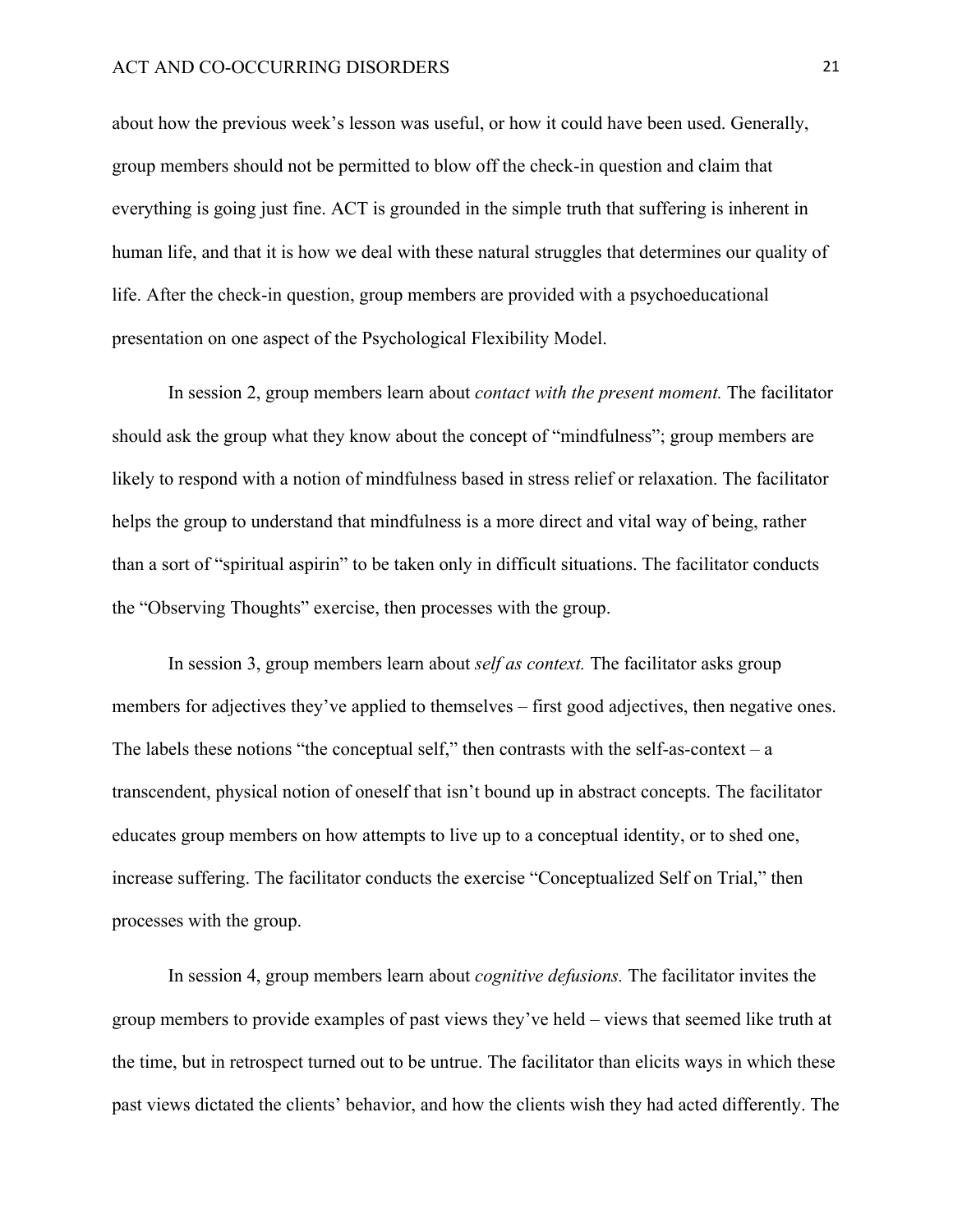facilitator conducts the "Floating Leaves on a Moving Stream" exercise, and processes with the group.

In session 5, group members learn about *acceptance & willingness.* In this session, group members are first invited to give examples of how they've tried to avoid feelings or thoughts they find aversive. Drug use will no doubt figure prominently, but group members should be encouraged to provide other examples as well. If helpful, answers provided in session 1 can be referred back to. The facilitator educates group members on how experiential avoidance is ultimately unworkable; to illustrate this, the facilitator conducts the "Don't Think About a Puppy" exercise, then processes with the group.

In session 6, group members learn about the ACT conception of *values.* Clients are invited to share with the group what values are important to them. In steering the discussion, the group leader emphasizes the difference between goals and values, as well as the personal and subjective nature of values. The facilitator then conducts the "Prime-Time News Story" exercise.

In session 7, group members learn about *committed action.* Referring back to the values explored in session 6, the group leader facilitates discussion of what specific actions the clients can take toward their values, as well as what pitfalls they anticipated. The facilitator then conducts the "Zorg The Alien" exercise, and processes with the group.

**Session 8: Termination.** The final session is devoted to ending the group experience in a clear and tidy manner, building compliance with any needed referrals for further therapy, and sending group members out into the world. The session consists primarily of a group discussion about the lessons learned in group, as well as processing the clients' feelings about this chapter of their lives coming to an end.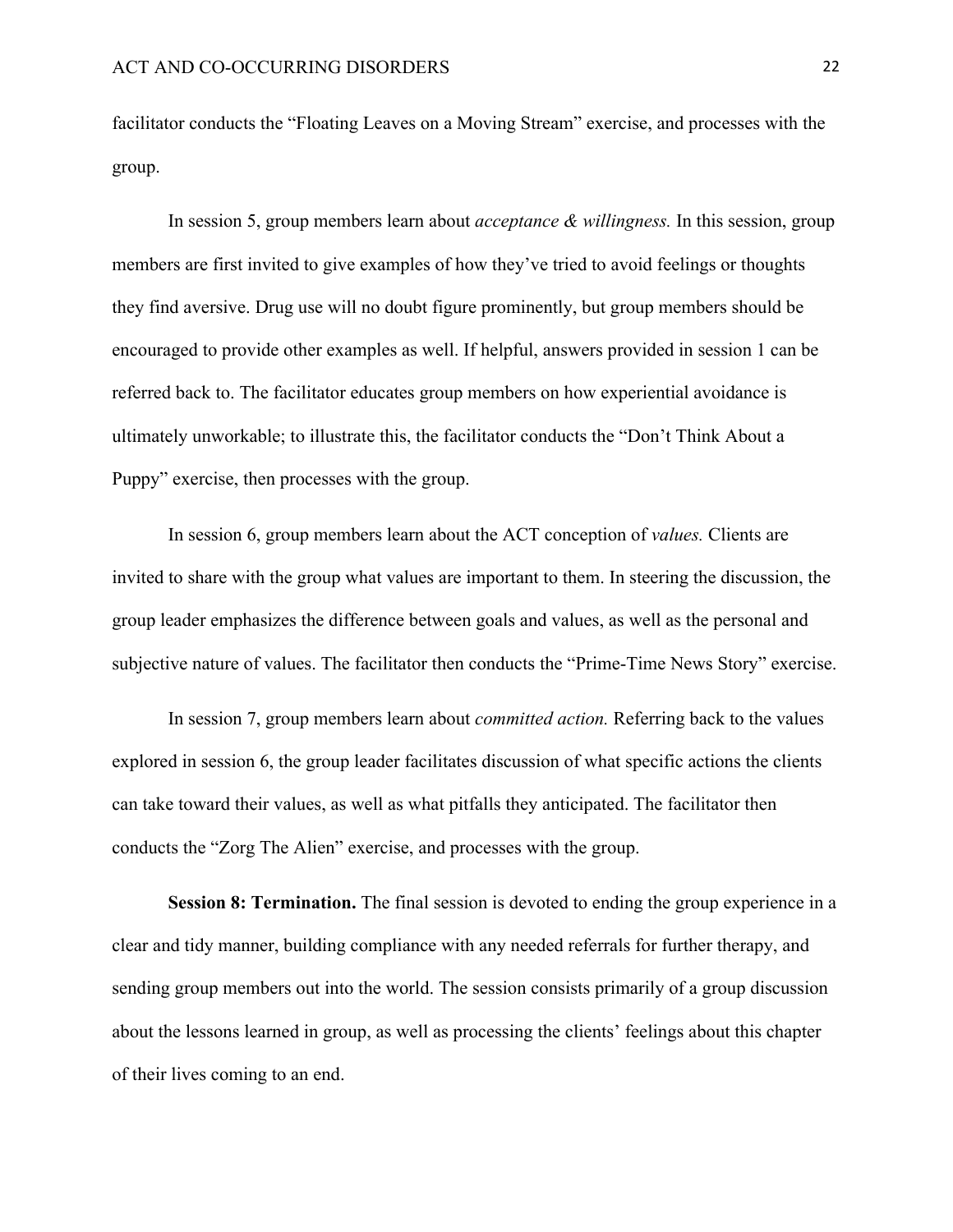#### **References**

- American Psychological Association. (n.d.). Psychological Treatments. Retrieved February 21<sup>st</sup>, 2016, from http://www.div12.org/psychological-treatments/treatments/
- A-Tjak, J.G.L, Davis, M.L., Morina, N., Powers, M.B., Smits, J.A.J., Emmelkamp, P.M.G. (2015). A meta-analysis of acceptance and commitment therapy for clinically relevant mental and physical health problems. Psychotherapy & Psychosomatics, Vol. 84(1), pp.30-36
- Chakhssi, F., Janssen, W., Pol, S.M., Dreumel, M., & Westerhof, G.J. (2015). Acceptance and commitment therapy group-treatment for non-responsive patients with personality disorders: An exploratory study. Personality and Mental Health, Sep 15, 2015
- Hayes, S.C., Strosahl, K.D., & Wilson, K.G. (2012). Acceptance and Commitment Therapy: The Process and Practice of Mindful Change (2<sup>nd</sup> Edition). Guilford Press: New York, New York.
- Heffner, J.L., McClure, J.B., Mull, K.E., Anthenelli, R.M., & Bricker, J.B. (2015). Acceptance and commitment therapy and nicotine patch for smokers with bipolar disorder: Preliminary evaluation of in-person and telephone-delivered treatment. Bipolar Disorders, Vol.17(5), pp.560-566
- Hill, M.L., Masuda, A., Melcher, H., Morgan, J.R., & Twohig, M.P. (2015). Acceptance and commitment therapy for women diagnosed with binge eating disorder: A case-series study. Cognitive and Behavioral Practice, Vol.22(3), pp.367-378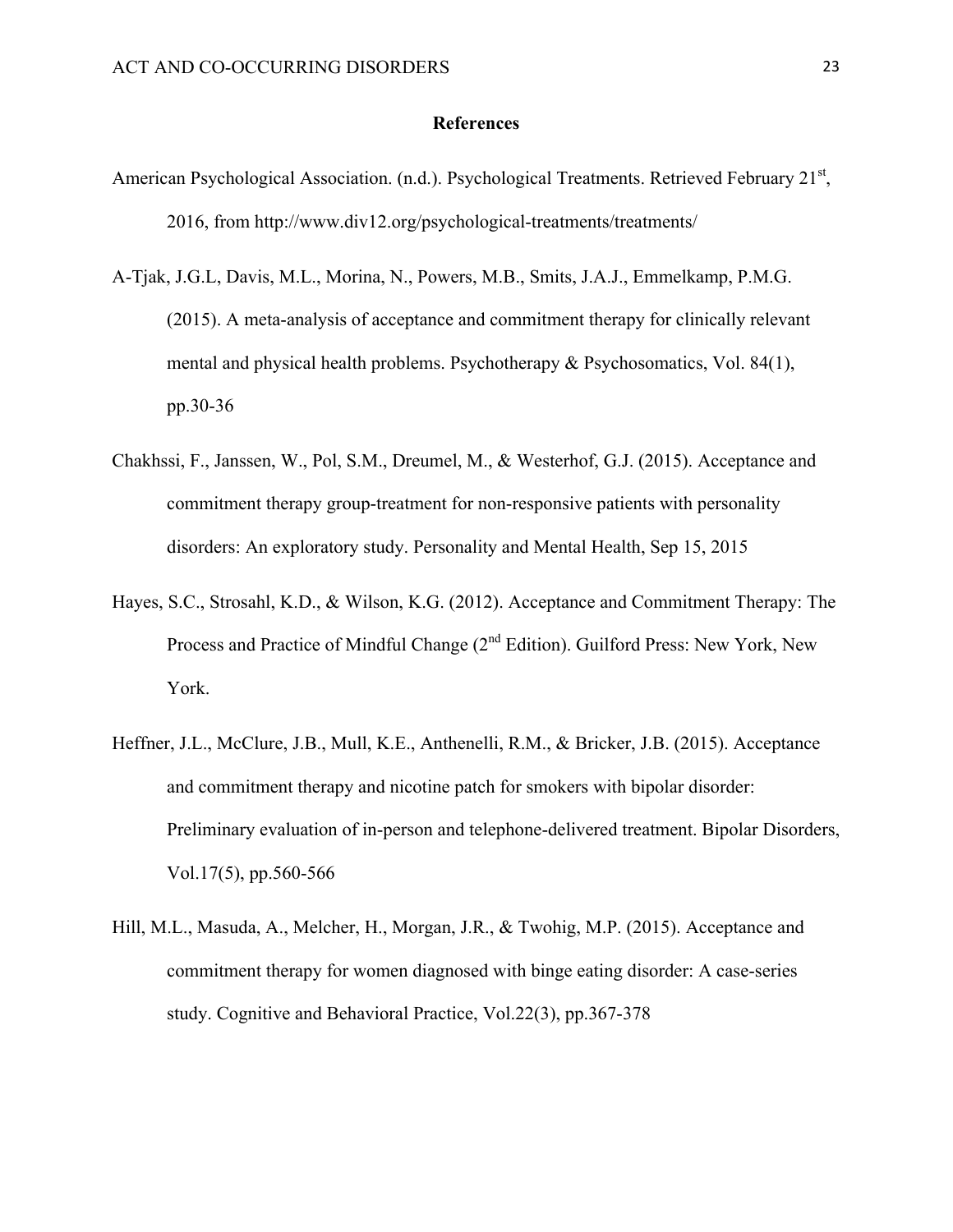- Jones, H.A., Heffner, J.L., Mercer, L., Wyszynski, C.M., Vilardaga, R., & Bricker, J.B. (2015). Web-based acceptance and commitment therapy smoking cessation treatment for smokers with depressive symptoms. Journal of Dual Diagnosis, Vol 11(1), pp.56-62
- Lee, E.B., An, W., Levin, M.E., & Twohig, M.P. (2015). An initial analysis of acceptance and commitment therapy for treating substance use disorders. Drug & Alcohol Dependence, page number unavailable
- Levin, M.E., Luoma, J.B., & Haeger, J.A. (2015). Decoupling as a mechanism of change in mindfulness and acceptance: A literature review. Behavior Modification, Vol. 39(6), pp.870-911
- Luoma, J.B., Hayes, S.C., & Walser, R.D. (2007). Learning ACT: An Acceptance & Commitment Therapy Skills-Training Manual for Therapists. New Harbinger Publications: Oakland, California.
- Luoma, J.B., Kohlenberg, B.S., Hayes, S.C., & Fletcher, L. (2012). Slow and steady wins the race: A randomized clinical trial of acceptance and commitment therapy targeting shame in substance use disorders. Journal of Consulting Psychology, Vol.80(1), pp.43-53
- Pakenham, K.I. (2015). Investigation of the utility of acceptance and commitment therapy (ACT) framework for fostering self-care in clinical psychological trainees. Training and Education in Clinical Psychology, Vol.9(2), pp..144-152
- Pinker, Steven. (2002). The Blank Slate: The Modern Denial of Human Nature. Penguin Books: New York, New York.